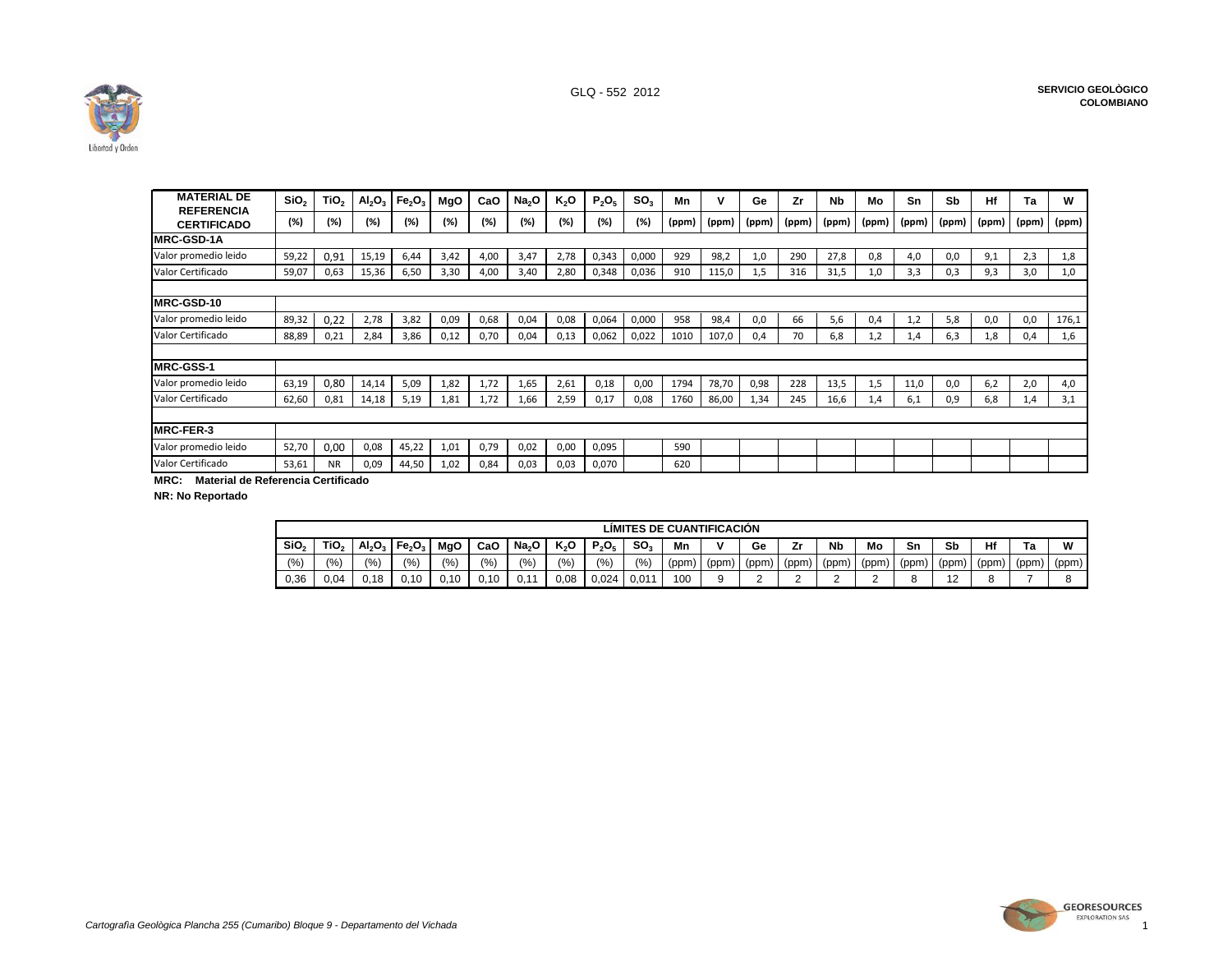

|          |                | <b>TECNICA</b>                       |            |              |            |          |                 |             | ESPECTROMETRIA DE MASAS CON PLASMA ACOPLADO INDUCTIVAMENTE - ICP-MS - |           |                 |           |            |                  |            |                                |           |                  |              |                |             |           |                                  |                 |            |           |                     |              |            |              | ESPECTROMETRIA DE MASAS CON PLASMA ACOPLADO INDUCTIVAMENTE - ICP-MS - |              |             |              |             |               |              |                         |              |           |            |
|----------|----------------|--------------------------------------|------------|--------------|------------|----------|-----------------|-------------|-----------------------------------------------------------------------|-----------|-----------------|-----------|------------|------------------|------------|--------------------------------|-----------|------------------|--------------|----------------|-------------|-----------|----------------------------------|-----------------|------------|-----------|---------------------|--------------|------------|--------------|-----------------------------------------------------------------------|--------------|-------------|--------------|-------------|---------------|--------------|-------------------------|--------------|-----------|------------|
|          |                |                                      | Li.        | Be           | Sc         | Cr       | Mn              | Co          | Ni                                                                    | Cu        | Zn              | Ga        | As         | Se               | Rb         | Sr                             | Y         | Ag               | Cd           | In             | Cs          | Ba        | La                               | Ce              | Pr         | Nd        | Sm                  | Eu           | Gd         | Tb           | Dy                                                                    | Ho           | Er          | Tm           | Yb          | Lu            | TI           | Pb                      | Bi           | Th        | U          |
|          | <b>ID</b>      | <b>NUMERO DE</b>                     | ppm        | ppm          | ppm        | ppm      | ppm             | ppm         | ppm                                                                   | ppm       | ppm             | ppm       | ppm        | ppm              | ppm        | ppm                            | ppm       | ppm              | ppm          | ppm            | ppm         | ppm       | ppm                              | ppm             | ppm        | ppm       | ppm                 | ppm          | ppm        | ppm          | ppm                                                                   | ppm          | ppm         | ppm          | ppm         | ppm           | ppm          | ppm                     | ppm          | ppm       | ppm        |
|          | <b>MUESTRA</b> | <b>CAMPO</b>                         |            |              |            |          |                 |             |                                                                       |           |                 |           |            |                  |            |                                |           |                  |              |                |             |           |                                  |                 |            |           |                     |              |            |              |                                                                       |              |             |              |             |               |              |                         |              |           |            |
|          |                |                                      | $\mu$ g/g  | µg/g         | µg/g       | µg/g     | µg/g            | µg/g        | µg/g                                                                  | $\mu q/q$ | pq/q            | µg/g      | µg/g       | $\mu$ g/g        | µg/g       | µg/g                           | µg/g      | µg/g             | µg/g         | µg/g           | µg/g        | µg/g      | µg/g                             | $\mu q/q$       | µg/g       | µg/g      | µg/g                | µg/g         | µg/g       | µg/g         | µg/g                                                                  | p/pu         | µg/g        | µg/g         | µg/g        | µg/g          | µg/g         | µg/g                    | p/pu         | µg/g      | $\mu$ g/g  |
|          | 364541         | EG-064-S                             | 14         | 1,2          | 12         | 52       | 58              | 2,4         | 7,6                                                                   | -23       | 35              | 18        | 4,4        | $<$ LC           | 26         | 59                             | 14        | $<$ LC           | 0,07         | 0.045          | 3,1         | 160       | 29                               | 64              | 6,8        | 24        | 4.1                 | 1,0          | 4,6        | 0,58         | 2,4                                                                   | 0,46         | 1,6         | 0,20         | 1,5         | 0,22          | 0,27         | 16                      | 0,21         | 10        | 2,0        |
|          | 36455          | EG-088-G                             | 4.5        | 0.17         | 1.1        | 9.3      | 18              | 0.48        | 0.70                                                                  | 5.4       | 7.9             | 0.63      | 0.88       | $<$ LC           | 3.5        | 6                              | 6.1       | $<$ LC           | 0.04         | 0.003          | 0.15        | 24        | $\overline{4}$                   | $\mathbf{a}$    | 0.90       | 2.7       | 0,6                 | 0.14         | 0.75       | 0.10         | 0.48                                                                  | 0.10         | 0.34        | 0.05         | 0.35        | 0.05          | 0.02         | 1.3                     | 0.04         | 2.1       | 0.41       |
|          | 36456          | EG-089-G                             | 5.8        | 0,21         | 1.4        | 10       | 38              | 0,99        | 1,0                                                                   | 6.7       | 9,7             | 0,98      | 0.99       | $<$ LC           | 5,6        | 9                              | 7,2       | $<$ LC           | 0,06         | 0.005          | 0,26        | 37        | 5,5                              | 11              | 1,3        | 4,0       | 0.9                 | 0,20         | 1,0        | 0,14         | 0.63                                                                  | 0,12         | 0,42        | 0.06         | 0,42        | 0,07          | 0,02         | 2.1                     | 0,04         | 2,4       | 0,48       |
|          | 36457          | EG-124-AP                            | 3,0        | < 0.1        | 0,75       | 7,1      | 5,0             | 0,16        | 0,30                                                                  | 4,0       | 2,2             | 0,27      | 1,1        | $<$ LC           | 2,3        | 9                              | 116       | < LC             | 0,04         | 0,001          | 0,07        | 12        | 6,3                              | 13              | 1,4        | 4,0       | 0,8                 | 0,15         | 0,93       | 0, 10        | 0,39                                                                  | 0.07         | 0,25        | 0,03         | 0,23        | 0,04          | 0,01         | 4,6                     | 0,03         | 1,9       | 0,27       |
|          | 36458          | EG-142-G                             | 6,1        | 0.20         | 1,7        | 11       | 37              | 0.76        | 0.80                                                                  | 7,2       | 11              | 1,1       | 1.1        | $\leq$ I C       | 5,3        | $\mathbf{a}$                   | 159       | $<$ LC           | 0,05         | 0.006          | 0.26        | 42        | -6                               | 12              | 1.4        | 4,2       | 0.9                 | 0.19         | 1,0        | 0.14         | 0.68                                                                  | 0.14         | 0,51        | 0.07         | 0.50        | 0.08          | 0.03         | 23                      | 0.03         | 2,9       | 0.63       |
|          | 36459          | La Primavera                         | ${}< 0.5$  | 1,7          | 25         | 33       | 750             | 0,95        | 1,1                                                                   | 15        | 32              | 2,1       | 21         | $<$ LC           | 0,85       | $\overline{1}$                 | 63        | $<$ LC           | 0,14         | 0.011          | 0,03        | 20        | 1,5                              | - 3             | 0,40       | 1,4       | 0.8                 | 0,20         | 0,84       | 0,17         | 0.89                                                                  | 0,16         | 0,43        | 0.06         | 0,39        | 0,05          | 0,01         | 6.3                     | 0,01         | 1,9       | 2,3        |
|          | 36460          | EG-162-S                             | 22         | 1,5          | 13         | 87       | 34              | 2,7         | 14                                                                    | 31        | 44              | 25        | 6,6        | $<$ LC           | 59         | 85                             | 20        | $<$ LC           | 0,06         | 0,077          | 5,8         | 263       | 48                               | 106             | 12         | 41        | 6,7                 | 1,6          | 7,6        | 0,94         | 3,8                                                                   | 0,75         | 2,7         | 0,35         | 2,4         | 0,36          | 0.65         | 26                      | 0,47         | 17        | 3,7        |
|          | 36461          | EG-169-G                             | 5,6        | 0,17         | 2,6        | 19       | 10              | 0,44        | 2,6                                                                   | 8,2       | 9,0             | 3,9       | 1,5        | $<$ LC           | 3,4        | 11                             | 5,2       | < LC             | 0,04         | 0,016          | 0,48        | 20        | 8                                | 17              | 1,8        | 6,3       | 1,2                 | 0,24         | 1,3        | 0,18         | 0,86                                                                  | 0, 16        | 0,58        | 0,08         | 0,59        | 0,09          | 0,05         | 4,7                     | 0,14         | 5,2       | 0,85       |
|          | 364621         | JRA001-G                             | 4.7        | 0,21         | 1,5        | 9,9      | 29              | 0.64        | 1.0                                                                   | 6.6       | $10-10$         | 1,2       | 1,3        | $<$ LC           | 4.0        | $\overline{7}$                 | 6.6       | $<$ LC           | 0,05         | 0.010          | 0.30        | 35        | 6                                | 12              | 1.4        | 4.8       |                     | 0,21         | 1,1        | 0.17         | 0.82                                                                  | 0.17         | 0,59        | 0.09         | 0.65        | 0.10          | 0.03         | 3.5                     | 0.06         | 3,6       | 0,85       |
| 10       | 36463          | <b>YPS008-G</b>                      | 4.6        | 0, 19        | 1,3        | 8,8      | 32              | 0,63        | 0,80                                                                  | 6,5       | 11              | 1,0       | 0,88       | $<$ LC           | 3,9        |                                | 6,0       | $<$ LC           | 0,04         | 0,008          | 0,28        | 30        | $5\phantom{.0}$                  | 11              | 1,3        | 4,3       | 0,8                 | 0, 19        | 0,96       | 0,14         | 0,64                                                                  | 0,13         | 0,47        | 0,07         | 0,48        | 0,08          | 0,03         | 4,0                     | 0,05         | 3,1       | 0,63       |
| 11       | 36464          | <b>JRA019-G</b>                      | 3,4        | 0,13         | 0.67       | 5,3      | 18              | 0,39        | 0,40                                                                  | 4,5       | 7,1             | 0,41      | 0,74       | $<$ LC           | 2,0        | $\overline{4}$                 | 119       | < LC             | 0,04         | 0,005          | 0,15        | 14        | $\mathbf{3}$                     | 6               | 0.60       | 1,9       | 0,4                 | 0, 10        | 0,49       | 0,07         | 0,32                                                                  | 0.07         | 0,22        | 0,03         | 0,22        | 0,03          | 0,02         | 3,0                     | 0,04         | 2,0       | 0,32       |
| 12       | 36465          | <b>JRA025-G</b>                      | 3,2        | 0, 13        | 1,5        | 8.1      | 82              | 0,89        | 0,30                                                                  | 9,2       | 19              | 0,78      | 0,86       | $<$ LC $\,$      | 1,6        | -5<br>$\overline{7}$           | 169       | < LC             | 0,04         | 0.011          | 0.10        | 15        | 10                               | 21              | 2,4        | 8,3       | 1,5                 | 0,20         | 1,7        | 0,23         | 0,97                                                                  | 0,20         | 0,71        | 0,09         | 0,68        | 0,11          | 0,02         | 6,0                     | 0,05         | 4,9       | 0,94       |
| 13       | 36466          | JRA028-G                             | 4,4        | 0, 19        | 1,5        | 10       | 25              | 0,52        | 1,0                                                                   | 7,0       | 12              | 1,8       | 0,85       | $<$ LC           | 3,5        |                                | 6,0       | $<$ LC           | 0,04         | 0,011          | 0,34        | 23        | 6                                | 12              | 1,3        | 4,6       | 0.9                 | 0,18         | 1,0        | 0,15         | 0,67                                                                  | 0,14         | 0,49        | 0.08         | 0,53        | 0,08          | 0,03         | 4,7                     | 0,06         | 3,8       | 0,74       |
| 14       | 36467          | JRA031-G                             | 4.4        | 0, 18        | 1,2        | 9,7      | 32              | 0,54        | 1,0                                                                   | 6.6       | 11              | 1,2       | 0,93       | $<$ LC           | 3,3        | 6                              | 5,9       | $<$ LC           | 0,04         | 0,009          | 0,27        | 27        | 6                                | 13              | 1.4        | 5,0       | 0.9                 | 0.18         | 1,1        | 0,15         | 0,65                                                                  | 0,13         | 0,46        | 0.07         | 0,47        | 0.07          | 0,03         | 4.7                     | 0,05         | 3,4       | 0,66       |
| 15       | 36468          | JRA032-G                             | 5,8        | 0,28         | 2,0        | 13       | 36              | 0,85        | 1,7                                                                   | 8,7       | 16              | 2,3       | 0,94       | $<$ LC           | 5,2        | 9                              | 6,3       | $<$ LC           | 0,05         | 0,013          | 0,50        | 38        | $\overline{7}$                   | 15              | 1,7        | 5,9       | 1,1                 | 0,26         | 1,3        | 0,18         | 0.89                                                                  | 0, 19        | 0,64        | 0,10         | 0,69        | 0,11          | 0,05         | 6,3                     | 0,06         | 4,2       | 0,95       |
| 16       | 36469<br>36470 | JRA033-G                             | 4.7        | 0, 19        | 1,4        | 9,8      | 34              | 0,61        | 0,90                                                                  | 7,2       | 13<br>11        | 1,3       | 1,0        | $<$ LC           | 4,1        | $\overline{7}$<br>$\mathbf{a}$ | 107       | $<$ LC           | 0,04         | 0,010          | 0,31        | 34        | $\overline{7}$                   | 15              | 1.6        | 5,8       | 1,1                 | 0,21         | 1,3        | 0,17         | 0,72                                                                  | 0,14         | 0,50        | 0,07         | 0,51        | 0,08          | 0,03         | 4.8                     | 0,05         | 3,8       | 0,73       |
| 17       |                | JRA034-G                             | 5,1        | 0,22         | 1,5        | 11       | 23              | 0,64        | 1,1                                                                   | 6,6       |                 | 1,5       | 0,59       | $<$ LC           | 5,1        |                                | 6,0       | $<$ LC           | 0,05         | 0,009          | 0,36        | 39        | 6                                | 13              | 1,4        | 4,9       |                     | 0,22         | 1,1        | 0,16         | 0,76                                                                  | 0,16         | 0,53        | 0,08         | 0,57        | 0,09          | 0,04         | 4,1                     | 0,05         | 3,5       | 0,75       |
| 18       | 36471          | CAG 082-G                            | 2.6        | 0, 13        | 0,71       | 7,4      | 4,0             | 0,23        | 0,80                                                                  | 3.6       | 4.1             | 0,85      | 1,0        | $<$ LC           | 2,1        | 6<br>6                         | 4,0       | < LC             | 0,04         | 0,005          | 0.19        | 11        | $\overline{4}$<br>$\overline{a}$ | 10<br>- 9       | 1,0        | 3,5       | 0,7                 | 0, 13        | 0,75       | 0.09         | 0,37                                                                  | 0.07         | 0,25        | 0,03         | 0.24        | 0,04          | 0,02         | 2,9                     | 0.04         | 2,3       | 0,31       |
| 19       | 36472<br>36473 | <b>YPS-008-G</b>                     | 3,5        | 0, 16        | 1,1        | 7,9      | 19              | 0,47        | 1,2                                                                   | 5,1<br>17 | 8,5<br>28       | 0,92      | 0,69       | $<$ LC $\,$      | 2,0        | 31                             | 154       | < LC             | 0,04         | 0,006          | 0,21        | 18        |                                  |                 | 1,0        | 3,5       | 0,7                 | 0, 15        | 0,83       | 0,12         | 0,61                                                                  | 0, 13        | 0,47        | 0,06         | 0,47        | 0,08          | 0,02         | 3,1                     | 0,04         | 2,8       | 0,61       |
| 20<br>21 | 36474          | IQA-035-P<br>IQA-039-P               | 10<br>8.7  | 0.78<br>0,55 | 7,9<br>6,4 | 45<br>36 | 35<br>34        | 1,5<br>1,5  | 6,3<br>5,1                                                            | 14        | 22              | 13<br>8,7 | 3,4<br>2,7 | $<$ LC<br>$<$ LC | 21<br>14   | 22                             | 12<br>10  | $<$ LC<br>$<$ LC | 0,04<br>0,04 | 0.048<br>0,033 | 1,7<br>1.4  | 105<br>69 | 24<br>18                         | 53<br>46        | 5,6<br>4.5 | 20<br>16  | 3,6<br>$\mathbf{3}$ | 0,80<br>0.65 | 4.0<br>3,3 | 0,51<br>0,44 | 2,2<br>1,9                                                            | 0.42<br>0,37 | 1,5<br>1,3  | 0,21<br>0.18 | 1,6<br>14   | 0.23<br>0,20  | 0,17<br>0,13 | 13<br>10                | 0,17<br>0,15 | 12<br>9,2 | 2,2<br>1,9 |
|          |                |                                      |            |              |            |          |                 |             |                                                                       |           |                 |           |            |                  |            | 9                              |           |                  |              |                |             |           | 8                                |                 |            |           |                     |              |            |              |                                                                       |              |             |              |             |               |              |                         |              |           | 0,91       |
| 22<br>23 | 36475<br>36476 | HDM-003-G                            | 4,0<br>6,0 | 0,21<br>0,34 | 1,9<br>6,4 | 13<br>47 | 109<br>23       | 1,4<br>0,76 | 1,1<br>6,4                                                            | 11<br>14  | 19<br>18        | 1,1<br>12 | 1,4<br>4,4 | $<$ LC<br>$<$ LC | 4,6<br>4,9 | 25                             | 8,0<br>28 | $<$ LC<br>$<$ LC | 0,05<br>0,04 | 0,012<br>0,041 | 0,21<br>1,1 | 42<br>31  | 18                               | 17<br>41        | 1,9<br>4.4 | 6,9<br>16 | 1,4                 | 0,27<br>0,55 | 1,6<br>3,0 | 0,21<br>0.37 | 0,91<br>1,4                                                           | 0,18<br>0,28 | 0,63        | 0,09<br>0,14 | 0,66<br>1,1 | 0, 10<br>0,15 | 0,03<br>0.08 | 5,1<br>10               | 0,05<br>0,2  | 4,2<br>11 | 1,7        |
| 24       | 36477          | <b>HDM-010-S</b><br><b>HDM-013-G</b> | 4,9        | 0.19         | 1,3        | 9,0      | 30 <sub>2</sub> | 0.71        | 0.60                                                                  | 6.5       | 10 <sup>1</sup> | 0.78      | 0.91       | $<$ LC           | 4,4        | $\mathbf{R}$                   | 143       | 21C              | 0.05         | 0.007          | 0.26        | 46        | $\overline{7}$                   | 15              | 1.7        | 6,1       | 2,8<br>1,1          | 0,26         | 1,3        | 0,19         | 0.90                                                                  | 0,18         | 1,1<br>0,66 | 0,09         | 0.68        | 0, 10         | 0,04         | 4,1                     | 0,15         | 3,8       | 0,86       |
| 25       | 36477          | <b>HDM-013-G</b>                     | 4,7        | 0,18         | 1,2        | 8,3      | 30 <sub>o</sub> | 0,70        | 0,60                                                                  | 6.5       | 10 <sub>1</sub> | 0.75      | 1,3        | $<$ LC           | 4,1        | 8                              | 142       | $<$ LC           | 0,05         | 0.008          | 0,25        | 46        | $\overline{7}$                   | 14              | 1,5        | 5,6       | 1,1                 | 0,25         | 1,2        | 0,18         | 0,88                                                                  | 0, 19        | 0,67        | 0,09         | 0.69        | 0.11          | 0.04         | $\overline{4}$          | 0,08         | 3,7       | 0,87       |
| 26       | 36478          | HDM-020-G                            | 3,5        | 0, 15        | 3,3        | 28       | 8,0             | 0,33        | 3,0                                                                   | 9,6       | 9,3             | 6,1       | 2,8        | $<$ LC           | 3,4        | 11                             | 95        | $<$ LC           | 0,04         | 0,023          | 0,79        | 15        | 9                                | 19              | 2,1        | 7,6       | 1,4                 | 0,27         | 1,5        | 0,20         | 0,86                                                                  | 0,17         | 0,60        | 0.08         | 0,62        | 0,09          | 0,04         | 5,3                     | 0,19         | 6,9       | 0,97       |
| 27       | 36479          | HDM-021-S                            | 44         | 3,2          | 19         | 95       | 40              | 11          | 28                                                                    | 43        | 94              | 30        | 5,1        | $<$ LC $\,$      | 38         | 70                             | 29        | < LC             | 0, 10        | 0,093          | 7,1         | 237       | 67                               | 167             | 19         | 68        | 13                  | 3,0          | 14         | 1,86         | 7,1                                                                   | 1,29         | 4,3         | 0,51         | 3,6         | 0,51          | 0,78         | 39                      | 0,53         | 23        | 5,1        |
| 28       | 36480          | HDM-022-G                            | 2.9        | 0.12         | 0.63       | 6,0      | 9.0             | 0,29        | 0.50                                                                  | 3.8       | 4.2             | 0,42      | 0.81       | $<$ LC           | 1,8        | 5                              | 5,2       | $<$ LC           | 0,04         | 0.005          | 0.16        | 18        | $\overline{4}$                   | $\mathbf{a}$    | 0.90       | 3,2       | 0.6                 | 0.14         | 0.67       | 0.09         | 0.38                                                                  | 0.07         | 0,26        | 0.03         | 0.24        | 0.04          | 0.02         | 2,8                     | 0,05         | 2.1       | 0,33       |
| 29       | 36481          | HDM-023-S                            | 5.1        | 0,25         | 6,3        | 31       | 37              | 1,0         | 5,4                                                                   | 15        | 16              | 8,3       | 3,7        | $<$ LC           | 3,5        | 16                             | 7,2       | < LC             | 0,04         | 0,029          | 0,64        | 25        | 11                               | -23             | 2,4        | 8,3       | 1.5                 | 0,33         | 1,8        | 0,26         | 1,2                                                                   | 0,28         | 0,97        | 0.15         | 1,1         | 0,17          | 0,1          | 7,2                     | 0,17         | 8,9       | 1,7        |
| 30       | 36482          | <b>HDM-029-S</b>                     | 15         | 0,71         | 13         | 49       | 70              | 3,7         | 12                                                                    | 32        | 45              | 19        | 3,3        | $<$ LC           | 21         | 31                             | 36        | $<$ LC           | 0,05         | 0,057          | 5,4         | 92        | 39                               | 127             | 12         | 46        | 10                  | 2.4          | 11         | 1,61         | 6,7                                                                   | 1,19         | 3,7         | 0,45         | 3,1         | 0,43          | 0,4          | 29                      | 0,28         | 16        | 3,3        |
| 31       | 36483          | HDM-040-G                            | 3,5        | 0, 13        | 1,1        | 8,3      | 7,0             | 0,26        | 0.90                                                                  | 4.9       | 5,3             | 0,88      | 0,80       | $<$ LC           | 2,4        | $\overline{7}$                 | 142       | $<$ LC           | 0,04         | 0,006          | 0,26        | 21        | -5                               | 12              | 1.3        | 4,7       | 0.9                 | 0,20         | 1,0        | 0,15         | 0.70                                                                  | 0,14         | 0,53        | 0,07         | 0,53        | 0,08          | 0.03         | 3,6                     | 0,06         | 3,1       | 0,68       |
| 32       | 36484          | HDM-058-G                            | 1.8        | < 0,1        | 0,58       | 6.1      | 6,0             | 0,19        | 0,30                                                                  | 3.4       | 4,5             | 0,14      | 0,77       | $<$ LC           | 1,4        | -5                             | 111       | < LC             | 0,04         | 0.004          | 0.09        | 19        | $\overline{4}$                   | 9               | 1,0        | 3,6       | 0,7                 | 0.15         | 0,80       | 0,12         | 0.50                                                                  | 0, 10        | 0,34        | 0.05         | 0.35        | 0,05          | 0.01         | 2,9                     | 0.04         | 2,4       | 0,45       |
| 33       | 36485          | <b>VEA-004-G</b>                     | 4,4        | 0,25         | 2,5        | 23       | 10              | 0,76        | 3,1                                                                   | 6,5       | 12              | 4,2       | 2,2        | $<$ LC           | 3,4        | 11                             | 121       | $<$ LC           | 0,04         | 0,018          | 0,64        | 26        | 10                               | 21              | 2,3        | 8,3       | 1,5                 | 0,31         | 1,6        | 0,21         | 0,80                                                                  | 0,14         | 0,51        | 0,06         | 0,46        | 0,07          | 0,05         | 7,2                     | 0,1          | 5,0       | 0,77       |
| 34       | 36486          | <b>VEA-007-G</b>                     | 1,7        | < 0,1        | 0,86       | 7,0      | 12              | 0,16        | 0,20                                                                  | 3.9       | 3.6             | 0,29      | 1,0        | $<$ LC           | 1,9        | -5                             | 7,5       | < LC             | 0,04         | 0.004          | 0.10        | 12        | -5                               | 10 <sup>1</sup> | 1.1        | 4.1       | 0,8                 | 0,16         | 0,95       | 0.15         | 0.71                                                                  | 0.15         | 0,50        | 0.08         | 0,58        | 0.09          | 0.01         | $_{3}$                  | 0,04         | 2,9       | 0,75       |
| 35       | 36487          | <b>VEA-008-G</b>                     | 1.8        | < 0.1        | 0,33       | 4.8      | 2,0             | 0,11        | 0,20                                                                  | 2,7       | 1.8             | 0,10      | 0.70       | $<$ LC           | 1,2        | $\overline{4}$                 | 5,3       | $<$ LC           | 0,04         | 0.002          | 0.10        | 13        | $\mathbf{3}$                     | - 6             | 0.60       | 2,3       | 0,4                 | 0.09         | 0.49       | 0,06         | 0,25                                                                  | 0,05         | 0,17        | 0,02         | 0.16        | 0,02          | 0,01         | 2,2                     | 0.03         | 1,8       | 0,21       |
| 36       | 36488          | <b>VEA-009-G</b>                     | 2,0        | < 0.1        | 0,39       | 5.1      | 5,0             | 0,23        | 0,70                                                                  | 3,3       | 4,1             | 0,22      | 0,80       | $<$ LC           | 1,6        | 4                              | 5,4       | $<$ LC           | 0,04         | 0,003          | 0,11        | 14        | $\overline{\mathbf{3}}$          | $\overline{7}$  | 0,70       | 2,7       | 0.5                 | 0,12         | 0,57       | 0,08         | 0,28                                                                  | 0,05         | 0, 19       | 0,03         | 0,18        | 0,03          | 0,02         | 2,7                     | 0,03         | 1,9       | 0,25       |
| 37       | 36489          | <b>VEA-011-G</b>                     | 2,9        | 0, 10        | 1,0        | 7,1      | 33              | 0,47        | 0,40                                                                  | 6.2       | 10              | 0,70      | 0,67       | $<$ LC           | 2,0        | $5\phantom{.0}$                | 143       | < LC             | 0,04         | 0,009          | 0,17        | 17        | $5\phantom{.0}$                  | 11              | 1,2        | 4,2       | 0,8                 | 0,16         | 0,93       | 0,13         | 0,61                                                                  | 0,12         | 0,43        | 0,06         | 0,45        | 0,07          | 0,02         | 5                       | 0,04         | 3,2       | 0,62       |
| $38\,$   | 36490          | VEA-012-G                            | 2,5        | < 0, 1       | 0,77       | 6,4      | 16              | 0,29        | 0,50                                                                  | 4.8       | 6,4             | 0,56      | 0,73       | $<$ LC           | 2,1        | -5                             | 149       | $<$ LC           | 0,04         | 0,005          | 0,13        | 13        | -5                               | $\mathbf{q}$    | 1.0        | 3,7       | 0,7                 | 0,14         | 0,81       | 0,12         | 0,56                                                                  | 0,11         | 0,42        | 0,06         | 0,41        | 0.07          | 0,01         | 3,7                     | 0,03         | 2,9       | 0,53       |
| 39       | 36491          | <b>VEA-013-G</b>                     | 2,8        | 0,11         | 1,1        | 7,8      | 17              | 0,39        | 0,80                                                                  | 5,7       | 8,2             | 0,82      | 0,77       | $<$ LC           | 1,8        | $5\phantom{.0}$                | 216       | $<$ LC           | 0,04         | 0,007          | 0,17        | 17        | 5 <sub>5</sub>                   | 10              | 1,1        | 4,0       | 0,8                 | 0,16         | 0,92       | 0,14         | 0,75                                                                  | 0,16         | 0,55        | 0,08         | 0,61        | 0, 10         | 0,02         | 3,9                     | 0,04         | 3,3       | 0,77       |
| 40       | 36492          | <b>VEA-014-G</b>                     | 2.4        | < 0.1        | 0,60       | 5,6      | 13              | 0,22        | 0,20                                                                  | 4,3       | 5,1             | 0,33      | 0,62       | $<$ LC           | 1,5        | $\overline{4}$                 | 155       | $<$ LC           | 0,04         | 0,004          | 0,12        | 13        | $\overline{4}$                   | $\overline{7}$  | 0.80       | 2,8       | 0.5                 | 0,11         | 0,61       | 0,09         | 0,40                                                                  | 0.08         | 0,30        | 0,04         | 0,28        | 0,04          | 0,01         | 3,2                     | 0.03         | 2,3       | 0,37       |
| 41       | 36493          | <b>VEA-015-G</b>                     | 2,0        | < 0,1        | 0,44       | 6,8      | 4,0             | 0,38        | 1,3                                                                   | 3,3       | 5,3             | 0,52      | 0,58       | $<$ LC           | 1,6        | $\overline{4}$                 | 214       | < LC             | 0,04         | 0,003          | 0,12        | 11        | -3                               | $\overline{7}$  | 0,80       | 2,8       | 0,5                 | 0,11         | 0,59       | 0,07         | 0,30                                                                  | 0,06         | 0, 19       | 0,02         | 0,16        | 0,02          | 0,01         | 2,8                     | 0,03         | 1,9       | 0,21       |
| 42       | 36494          | <b>VEA-016-G</b>                     | 2.3        | 0.11         | 0,58       | 7.1      | 14              | 0.22        | 0.50                                                                  | 4.3       | 5.3             | 0,30      | 0.91       | $<$ LC           | 2.0        | $\overline{4}$                 | 8.5       | < LC             | 0,04         | 0.006          | 0.11        | 11        | $\overline{4}$                   | $\overline{7}$  | 0.70       | 2,9       | 0.5                 | 0.10         | 0.61       | 0.09         | 0.37                                                                  | 0.08         | 0,25        | 0.04         | 0.26        | 0.04          | 0.01         | 3.2                     | 0.1          | 2,2       | 0.37       |
| 43       | 36495          | MB-001-SI                            | 2,7        | 0,14         | 0,77       | 7.0      | 29              | 0,84        | 0,40                                                                  | 4,8       | 6,9             | 0,23      | 0,91       | $<$ LC           | 3,2        | $\overline{7}$                 | 136       | $<$ LC           | 0,04         | 0,006          | 0,14        | 39        | $5\phantom{.0}$                  | 10              | 1,0        | 4,0       | 0.7                 | 0,20         | 0,84       | 0,12         | 0,53                                                                  | 0,11         | 0,36        | 0.05         | 0,37        | 0,06          | 0,02         | 3,1                     | 0,05         | 2,5       | 0,46       |
| 44       | 36496          | MB-010-SI                            | 2,3        | 0.14         | 0,56       | 6,1      | 19              | 0,75        | 0,40                                                                  | 4.1       | 6,0             | 0,05      | 0.94       | $<$ LC           | 1,9        | 6                              | 141       | < LC             | 0,05         | 0,005          | 0,11        | 31        | $\overline{4}$                   | - 9             | 1,0        | 3,8       | 0,7                 | 0,17         | 0,78       | 0,10         | 0.42                                                                  | 0.08         | 0,30        | 0,04         | 0,24        | 0,04          | 0,02         | $\overline{\mathbf{3}}$ | 0,04         | 2,2       | 0,32       |
| 45       | 36497          | MB-012-SI                            | 2,3        | 0, 10        | 0,87       | 8,4      | 12              | 0,22        | 0,20                                                                  | 4,5       | 4,9             | 0,56      | 1,2        | $<$ LC           | 1,9        | 5                              | 173       | $<$ LC           | 0,04         | 0,007          | 0,13        | 12        | 4                                | - 9             | 0,90       | 3,6       | 0,7                 | 0,13         | 0,74       | 0,11         | 0,49                                                                  | 0, 10        | 0,35        | 0,05         | 0,35        | 0,06          | 0,02         | $_{3}$                  | 0,06         | 2,8       | 0,47       |
| 46       | 364981         | MB-042-SI                            | 1,5        | < 0.1        | 1,8        | 10       | 8,0             | 0,18        | 0,50                                                                  | 5,0       | 4,2             | 0,73      | 1,7        | $<$ LC $\,$      | 1,6        | 6                              | 4,6       | $<$ LC           | 0,04         | 0,010          | 0,12        | 9,0       | $5\phantom{.0}$                  | 11              | 1,2        | 4,4       | 0,8                 | 0,16         | 0,93       | 0,13         | 0,53                                                                  | 0,11         | 0,38        | 0,05         | 0,36        | 0,06          | 0.01         | 3,6                     | 0,06         | 2,8       | 0,64       |

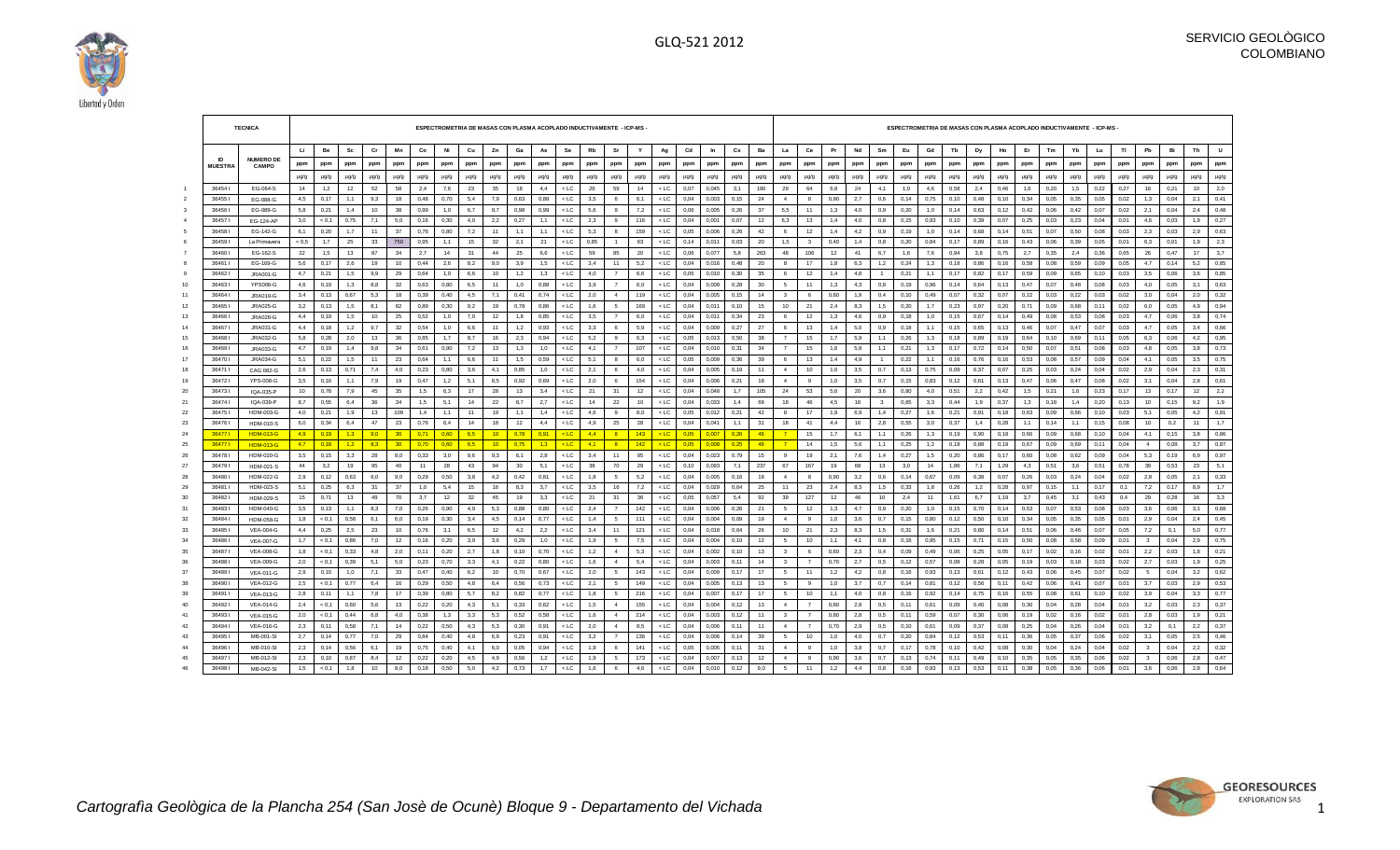

|          |                 | <b>TECNICA</b>          |           |              |           |           |           |            | ESPECTROMETRIA DE MASAS CON PLASMA ACOPLADO INDUCTIVAMENTE - ICP-MS - |           |                |          |                                  |                  |           |                |          |                  |              |                |                        |                |                |          |            |          |                |               |                 |              | ESPECTROMETRIA DE MASAS CON PLASMA ACOPLADO INDUCTIVAMENTE - ICP-MS - |              |              |              |            |              |              |                |              |          |            |
|----------|-----------------|-------------------------|-----------|--------------|-----------|-----------|-----------|------------|-----------------------------------------------------------------------|-----------|----------------|----------|----------------------------------|------------------|-----------|----------------|----------|------------------|--------------|----------------|------------------------|----------------|----------------|----------|------------|----------|----------------|---------------|-----------------|--------------|-----------------------------------------------------------------------|--------------|--------------|--------------|------------|--------------|--------------|----------------|--------------|----------|------------|
|          |                 |                         | U.        | Be           | Sc        | Cr        | Mn        | Co         | Ni                                                                    | Cu        | Zn             | Ga       | As                               | Se               | Rb        | Sr             | Y        | Ag               | Cd           | In             | $\mathbf{c}\mathbf{s}$ | Ba             | La             | Ce       | Pr         | Nd       | Sm             | Eu            | Gd              | Tb           | Dy                                                                    | Ho           | Er           | Tm           | Yb         | Lu           | T1           | Pb             | Bi           | Th       | U          |
|          | <b>ID</b>       | <b>NUMERO DE</b>        | ppm       | ppm          | ppm       | ppm       | ppm       | ppm        | ppm                                                                   | ppm       | ppm            | ppm      | ppm                              | ppm              | ppm       | ppm            | ppm      | ppm              | ppm          | ppm            | ppm                    | ppm            | ppm            | ppm      | ppm        | ppm      | ppm            | ppm           | ppm             | ppm          | ppm                                                                   | ppm          | ppm          | ppm          | ppm        | ppm          | ppm          | ppm            | ppm          | ppm      | ppm        |
|          | <b>MUESTRA</b>  | <b>CAMPO</b>            | $\mu$ g/g | µg/g         | µg/g      | µg/g      | $\mu$ g/g | µg/g       | µg/g                                                                  | $\mu$ g/g | µg/g           | µg/g     | $\mu$ g/g                        | $\mu$ g/g        | $\mu$ g/g | µg/g           | µg/g     | µg/g             | $\mu$ g/g    | µg/g           | $\mu$ g/g              | µg/g           | µg/g           | µg/g     | µg/g       | µg/g     | µg/g           | $\mu$ g/g     | $\mu$ g/g       | µg/g         | µg/g                                                                  | µg/g         | µg/g         | µg/g         | µg/g       | µg/g         | µg/g         | $\mu$ g/g      | µg/g         | µg/g     | $\mu$ g/g  |
| 47       | 364991          | MB-043-S1               | 6,0       | 1,6          | 11        | 35        | 161       | 7,9        | 22                                                                    | 11        | 100            | 7,3      | 21                               | $<$ LC           | 8,4       | 29             | 6,9      | $<$ LC           | 0,15         | 0,032          | 0,65                   | 78             | 20             | 44       | 4,8        | 18       | 3,5            | 0,82          | 3,8             | 0,50         | 1,8                                                                   | 0,32         | 1,1          | 0,13         | 0,97       | 0,14         | 0,08         | 30             | 0,16         | 8,7      | 2,3        |
| 48       | 36500           | MB-043-S2               | 10        | 0,29         | 7,6       | 54        | 19        | 1,1        | 6,7                                                                   | 16        | 21             | 10       | 3,7                              | $<$ LC $\,$      | 5,3       | 20             | 11       | $<$ LC           | 0,05         | 0,047          | 0,66                   | 33             | 17             | 39       | 4,2        | 15       | 2,8            | 0,57          | 3,2             | 0,47         | 2,1                                                                   | 0,46         | 1,6          | 0,23         | 1.7        | 0,26         | 0,09         | 11             | 0,2          | 13       | 3,0        |
| 49       | 36501 l         | MB-074-SI               | 2,2       | 0, 10        | 0,73      | 8,2       | 15        | 0,25       | 0,30                                                                  | 4,5       | 5,2            | 0,25     | 0,60                             | $<$ LC           | 3,1       | -5             | 7,4      | $<$ LC           | 0,04         | 0,005          | 0,13                   | 22             | -5             | 10       | 1,0        | 4,0      | 0,8            | 0,16          | 0,85            | 0, 12        | 0,50                                                                  | 0,10         | 0,35         | 0,05         | 0,37       | 0,06         | 0,02         | $_{3}$         | 0,04         | 2,5      | 0,48       |
| 50       | 365021          | MB-075-SI               | 3,8       | 0,17         | 1,1       | 11        | 9,0       | 0,48       | 1,0                                                                   | 5,1       | 7,1            | 1,0      | 1,1                              | $<$ LC           | 4,8       | $\mathbf{q}$   | 6,6      | $<$ LC           | 0,04         | 0,007          | 0,33                   | 39             | 6              | 13       | 1,4        | 5,1      | $\blacksquare$ | 0,24          | 1,1             | 0,16         | 0,68                                                                  | 0,14         | 0,49         | 0,08         | 0,48       | 0,08         | 0,04         | 3,7            | 0,05         | 3,0      | 0.64       |
|          | 36503           | MB-076-SI               | 1,7       | 0,12         | 0,67      | 7,7       | 8,0       | 0,33       | 0,30                                                                  | 3,7       | 4,6            | 0,24     | 0,66                             | $<$ LC           | 2,4       | 5              | 127      | $<$ LC           | 0,04         | 0,006          | 0,11                   | 18             | 5              | 11       | 1,2        | 4,4      | 0,8            | 0,16          | 0,93            | 0,13         | 0,55                                                                  | 0,11         | 0,38         | 0,05         | 0,38       | 0,06         | 0,01         | $_{3}$         | 0,04         | 2,6      | 0,48       |
| 52       | 36504           | <b>VEA019</b>           | 2.7       | 0.12         | 0.97      | 8.3       | 7.0       | 0.25       | 0.50                                                                  | 4.2       | 4.1            | 0.63     | 0.67                             | $<$ LC           | 3.2       | 6              | 122      | $<$ LC           | 0.04         | 0.006          | 0.23                   | 17             | 5              | 11       | 1.1        | 4.3      | 0.8            | 0.17          | 0.94            | 0.14         | 0.69                                                                  | 0.13         | 0.49         | 0.07         | 0.49       | 0.08         | 0.02         | 3.1            | 0.04         | 2,8      | 0.66       |
| 53       | 36505           | <b>VEA020</b>           | 4.6       | 0.18         | 1.7       | 13        | 8.0       | 0.38       | 1,5                                                                   | 6,0       | 7.8            | 2.0      | 1.0                              | $<$ LC           | 4.5       | 9              | 121      | $<$ LC           | 0.04         | 0.009          | 0.47                   | 25             | -8             | 16       | 1.7        | 6.4      | 1.2            | 0.26          | 1.3             | 0.19         | 0.85                                                                  | 0.17         | 0,61         | 0.08         | 0.62       | 0,09         | 0.04         | 4.8            | 0.06         | 4,0      | 0.84       |
|          | 365061          | <b>VEA023</b>           | 2.5       | 0.16         | 3.1       | 16        | 34        | 0,51       | 0.70                                                                  | 8,8       | 12             | 1,0      | 1.3                              | $<$ LC           | 3,1       | - 6            | 17       | $<$ LC           | 0.05         | 0.013          | 0.18                   | 19             | 11             | 24       | 2,8        | 10       | 2.1            | 0.39          | 2,5             | 0.45         | 2.5                                                                   | 0.53         | 1,8          | 0,29         | 2,2        | 0,35         | 0.02         | 46             | 0.05         | 8.1      | 3,5        |
| 55       | 365071          | <b>VEA024</b>           | 1.3       | 6,0          | 2,9       | 50        | 6152      | 125        | 40                                                                    | 51        | 499            | 2,0      | 282                              | $<$ LC           | 4.3       | - 6            | 13       | $<$ LC           | 0,72         | 0.012          | 0.26                   | 1465           | 5              | 11       | 1.1        | 4.4      | $\overline{1}$ | 2.7           | 1.5             | 0,29         | 1.7                                                                   | 0.37         | 1,1          | 0.14         | 0.87       | 0.14         | 4.52         | 8,5            | 0.05         | 2,8      | 2,6        |
| 56       | 36508           | <b>VEA026</b>           | 3,4       | 0,13         | 0,99      | 9,3       | 19        | 0,45       | 0,70                                                                  | 5,3       | 6,5            | 0,68     | 2,6                              | $<$ LC           | 3,3       | - 6            | 7,2      | $<$ LC           | 0,04         | 0,006          | 0,26                   | 30             | -5             | 11       | 1,2        | 4,6      | 0,9            | 0,21          | 0,98            | 0, 15        | 0,68                                                                  | 0,14         | 0,48         | 0,07         | 0,51       | 0,08         | 0,06         | 3,1            | 0,04         | 2,9      | 0,63       |
|          | 365091          | <b>VEA028</b>           | 4,3       | 0,25         | 2,1       | 17        | 51        | 1,2        | 2,1                                                                   | 8,6       | 15             | 1,7      | 2,1                              | $<$ LC           | 5,6       | 11             | 7,5      | $<$ LC           | 0,06         | 0,013          | 0,41                   | 49             | 10             | 22       | 2,5        | 9,4      | 1,9            | 0,42          | 2,0             | 0,28         | 1,2                                                                   | 0,22         | 0,75         | 0,10         | 0,75       | 0,12         | 0,06         | 4,6            | 0,07         | 4,7      | 1,1        |
| 58       | 36510           | <b>VEA032</b>           | 28        | 1,1          | 9,8       | 62        | 66        | 5,2        | 14                                                                    | 26        | 57             | 14       | 5,0                              | $<$ LC           | 37        | 47             | 28       | $<$ LC           | 0,06         | 0,054          | 4,0                    | 191            | 34             | 77       | 8,8        | 32       |                | 1,5           | 6,7             | 0.95         | 4,0                                                                   | 0.76         | 2,5          | 0,32         | 2,3        | 0,33         | 0,45         | 18             | 0,25         | 14       | 3,2        |
| 59<br>60 | 36511<br>365121 | <b>VEA037</b><br>VEA043 | 11<br>12  | 0,52<br>0.82 | 7,5<br>11 | 42<br>60  | 32<br>45  | 1,2<br>1.5 | 5,5<br>7.0                                                            | 16<br>24  | 24<br>33       | 10<br>14 | 3,7<br>7.2                       | $<$ LC<br>$<$ LC | 10<br>28  | 36<br>47       | 14<br>17 | $<$ LC<br>$<$ LC | 0,05<br>0.05 | 0,039<br>0.056 | 1,2<br>3.0             | 73<br>150      | 23<br>28       | 51<br>58 | 5,7<br>6.6 | 20<br>22 | 3,4<br>3.8     | 0,73<br>0.94  | 3,8<br>4.4      | 0,50<br>0.55 | 2,1                                                                   | 0,45<br>0.47 | 1,6<br>1.8   | 0.23<br>0.25 | 1,6<br>1.8 | 0,26<br>0.27 | 0,22<br>0.38 | 13<br>16       | 0,32<br>0.37 | 12<br>15 | 2,7<br>3,3 |
| 61       | 365131          | VEA047                  | 15        | 0.56         | 8.8       | 47        | 31        | 1.6        | 7,4                                                                   | 19        | 27             | 12       | 4.1                              | $<$ LC           | 15        | 37             | 11       | $<$ LC           | 0.05         | 0.044          | 2.4                    | 80             | 25             | 58       | 6.4        | 23       | 4.2            | 0.89          | 4.5             | 0.58         | 2,2<br>2.4                                                            | 0.49         | 1.8          | 0.25         | 1.8        | 0.27         | 0.35         | 14             | 0.31         | 13       | 2,9        |
| 62       | 365141          | <b>VEA050</b>           | 16        | 1,1          | 11        | 62        | 48        | 1,9        | 9,5                                                                   | 25        | 38             | 17       | 7,7                              | $<$ LC           | 33        | 56             | 11       | $<$ LC           | 0,06         | 0,067          | 3,4                    | 151            | 40             | 87       | 9,5        | 31       | 4,9            | 1,1           | 6,1             | 0,71         | 2,5                                                                   | 0,47         | 1,9          | 0,24         | 1,8        | 0,27         | 0,42         | 24             | 0,36         | 17       | 3,3        |
| 63       | 365151          | OM-006                  | 6,2       | 0,28         | 7,5       | 56        | 20        | 0,97       | 7,9                                                                   | 19        | 22             | 15       | 5,6                              | $<$ LC           | 4,4       | 28             | 8,5      | $<$ LC           | 0,04         | 0,052          | 0,61                   | 22             | 22             | 50       | 5,5        | 19       | 3,3            | 0,63          | 3,8             | 0,50         | 2,0                                                                   | 0,40         | 1,5          | 0,21         | 1,6        | 0,23         | 0,1          | 10             | 0,34         | 16       | 2,6        |
|          | 365161          | OM-026                  | 1,9       | 4,9          | 9,3       | 21        | 46        | 4,4        | 7,9                                                                   | 13        | 92             | 3,1      | 102                              | $<$ LC           | 4,6       | -9             | 48       | $<$ LC           | 0,08         | 0,014          | 0,28                   | 20             | $\overline{7}$ | 16       | 1,8        | 6,7      | 1,6            | 0,33          | 1,6             | 0,25         | 1,1                                                                   | 0,18         | 0,61         | 0,08         | 0,55       | 0,08         | 0,05         | 11             | 0,1          | 5,1      | 2,1        |
| 65       | 365171          | OM-027                  | 14        | 0,53         | 8.2       | 42        | 27        | 1,3        | 6,8                                                                   | 18        | 25             | 11       | 4,4                              | $<$ LC           | 14        | 36             | 13       | $<$ LC           | 0,05         | 0,040          | 2,3                    | 76             | 24             | 56       | 6,2        | 22       | $\overline{4}$ | 0,84          | 4,4             | 0,57         | 2,3                                                                   | 0,46         | 1,7          | 0,23         | 1,7        | 0,27         | 0,34         | 13             | 0,26         | 12       | 2,8        |
| 66       | 365181          | OM-038                  | 11        | 0,50         | 7,6       | 45        | 30        | 1,3        | 5,5                                                                   | 17        | 24             | 11       | 3,9                              | $<$ LC           | 12        | 36             | 12       | $<$ LC           | 0,04         | 0,040          | 1,3                    | 77             | 24             | 52       | 5,8        | 20       | 3,5            | 0,78          | 4,1             | 0,52         | 2,1                                                                   | 0,43         | 1,7          | 0,24         | 1,7        | 0,27         | 0,23         | 14             | 0.25         | 13       | 2,8        |
| 67       | 365191          | YSP-058-G               | 3,2       | 0, 10        | 0,65      | 7,9       | 8,0       | 0,23       | 0,30                                                                  | 4,0       | 4,2            | 0,66     | 0,79                             | $<$ LC           | 4,6       | $\overline{7}$ | 6,2      | $<$ LC           | 0,04         | 0,005          | 0,23                   | 36             | $\overline{4}$ | 9        | 1,0        | 3,7      | 0.7            | 0, 19         | 0,81            | 0,12         | 0,49                                                                  | 0,09         | 0,34         | 0,05         | 0,34       | 0,05         | 0,03         | $\overline{4}$ | 0,06         | 2,6      | 0,46       |
|          | 36520           | <b>YSP-062-G</b>        | 0.44      | 0.90         | 25        | 336       | 50        | 2.3        | 2.7                                                                   | 15        | 59             | 3,6      | 37                               | 3.8              | 2.9       | $^{\circ}$ 3   | 2.6      | $<$ LC           | 0.17         | 0.023          | 0.14                   | $-10$          | $\overline{2}$ | $-7$     | 0.90       | 4,2      | 1.6            | 0.38          | 1.5             | 0.30         | 1.4                                                                   | 0,20         | 0.55         | 0.07         | 0,51       | 0,07         | 0.08         | 14             | 0,06         | 4,0      | 5,9        |
| 69       | 365201          | <b>YSP-062-G</b>        | 0.39      | 0.85         | 24        | 330       | 50        | 2,2        | 2.5                                                                   | 14        | 57             | 3.7      | 37                               | 3.4              | 3.0       | $\overline{3}$ | 2.7      | $<$ LC           | 0.16         | 0.024          | 0.13                   | 10             | $\overline{3}$ | $-7$     | 1.0        | 4,5      | 1.7            | 0.39          | 1.5             | 0.31         | 1.4                                                                   | 0,21         | 0.58         | 0.08         | 0,53       | 0,07         | 0.06         | 15             | 0,06         | 4,1      | 6,2        |
|          | 36521           | YSP-062-G               | 2,7       | 4,3          | 22        | 159       | 22        | 1,0        | 2,7                                                                   | 14        | 20             | 8,4      | 19                               | 1,8              | 11        | 19             | 5,8      | $<$ LC           | 0,09         | 0,083          | 0,81                   | 63             | 13             | 30       | 3,4        | 12       | 2,6            | 0,63          | 3,0             | 0,46         | 2,1                                                                   | 0,39         | 1,3          | 0,17         | 1,2        | 0,16         | 0,1          | 36             | 0,18         | 8,0      | 4,2        |
|          | 36522           | YSP-073-G               | 2,0       | 0, 10        | 1,2       | 14        | 6,0       | 0,16       | 0,90                                                                  | 4,8       | 4,9            | 1,8      | 0,95                             | $<$ LC           | 3,4       | 5              | 4,8      | $<$ LC           | 0,04         | 0,010          | 0,22                   | 10             | -5             | 11       | 1,3        | 4,5      | 0.9            | 0,17          | 1,0             | 0,15         | 0,67                                                                  | 0,13         | 0,48         | 0,07         | 0,50       | 0,08         | 0,02         | 4,2            | 0,07         | 4,1      | 0,72       |
|          | 36523           | <b>YSP-078-G</b>        | 3,2       | 0,13         | 2.2       | 22        | 8,0       | 0,30       | 1,7                                                                   | 6,8       | 8,1            | 3,7      | 3,0                              | $<$ LC           | 3,8       | 10             | 52       | $<$ LC           | 0,04         | 0,016          | 0,38                   | 15             | $\mathbf{a}$   | 17       | 1,9        | 6,5      | 1,2            | 0,24          | 1,4             | 0,18         | 0.71                                                                  | 0,14         | 0,55         | 0.07         | 0,53       | 0,08         | 0,04         | 4,9            | 0,14         | 5,7      | 0,83       |
| 73       | 36524           | YSP-080-G               | 9,3       | 0,39         | 4,4       | 34        | 13        | 1,0        | 6,5                                                                   | 14        | 24             | 9,0      | 1,5                              | $<$ LC           | 9,0       | 20             | 15       | $<$ LC           | 0,06         | 0,030          | 1,6                    | 50             | 19             | 41       | 4,5        | 16       | 2,8            | 0,60          | 3,2             | 0,43         | 1,7                                                                   | 0,37         | 1,2          | 0,16         | 1,2        | 0,18         | 0,12         | 14             | 0,18         | 11       | 2,0        |
|          | 36525           | JRA-101-G               | 3,9       | 0,17         | 2,4       | 26        | 7,0       | 0,40       | 3,1                                                                   | 8,6       | 9,9            | 5,6      | 1,3                              | $<$ LC           | 5,0       | 12             | 59       | $<$ LC           | 0,04         | 0,020          | 0,62                   | 18             | 10             | 21       | 2,3        | 8,1      | 1,5            | 0,29          | 1,7             | 0,20         | 0,77                                                                  | 0,14         | 0,58         | 0.07         | 0,52       | 0,08         | 0,05         | 7,2            | 0,14         | 7,0      | 1,0        |
|          | 36526           | IQA-076-G               | 3,3       | 0,13         | 1,3       | 14        | 6,0       | 0,45       | 2,3                                                                   | 5,7       | 7,9            | 2,7      | 0,71                             | $<$ LC           | 3,5       | $\overline{7}$ | 71       | $<$ LC           | 0,04         | 0,010          | 0,37                   | 19             | -6             | 14       | 1,5        | 5,3      | -1             | 0,21          | 1,1             | 0,15         | 0,58                                                                  | 0,11         | 0,42         | 0,05         | 0,37       | 0,06         | 0,03         | 4,6            | 0,07         | 4,2      | 0,59       |
|          | 36527           | IQA-109-G               | 1.7       | < 0.1        | 0.62      | 10        | 2,0       | 0,14       | 0,70                                                                  | 3,6       | 3,1            | 1,3      | 0,51                             | $<$ LC           | 2,5       | $\overline{4}$ | 158      | $<$ LC           | 0,04         | 0,007          | 0.17                   | 8,0            | $\overline{4}$ | -9       | 0,90       | 3,4      | 0,6            | 0,12          | 0,74            | 0,10         | 0,36                                                                  | 0,07         | 0,25         | 0,03         | 0,21       | 0,03         | 0,01         | 3,1            | 0,05         | 2,9      | 0,3        |
|          | 365281          | IQA-006                 | 12        | 0,60         | 8,0       | 49        | 21        | 1,1        | 6,1                                                                   | 19        | 27             | 14       | 4,2                              | $<$ LC           | 17        | 47             | 14       | $<$ LC $\,$      | 0,05         | 0,045          | 1,7                    | 89             | 32             | 67       | 7,4        | 25       | 4,1            | 0,91          | 4,9             | 0,60         | 2,2                                                                   | 0,45         | 1,8          | 0,24         | 1,8        | 0,28         | 0,22         | 18             | 0,43         | 14       | 2,8        |
|          |                 |                         |           |              |           |           |           |            | reporte por FRX                                                       |           |                |          |                                  |                  |           |                |          |                  |              |                |                        |                |                |          |            |          |                |               |                 |              |                                                                       |              |              |              |            |              |              |                |              |          |            |
|          |                 |                         |           |              |           |           |           |            |                                                                       |           |                |          | <b>LIMITES DE CUANTIFICACIÓN</b> |                  |           |                |          |                  |              |                |                        |                |                |          |            |          |                |               |                 |              | <b>LIMITES DE CUANTIFICACIÓN</b>                                      |              |              |              |            |              |              |                |              |          |            |
|          |                 |                         | Li        | Be           | Sc        | Cr        | Mn        | Co         | Ni                                                                    | Cu        | Zn             | Ga       | As                               | Se               | Rb        | Sr             | Y        | Ag               | $_{\rm Cd}$  | In             | Cs                     | Ba             | La             | Ce       | Pr         | Nd       | Sm             | Eu            | Gd              | Tb           | Dy                                                                    | Ho           | Er           | Tm           | Yb         | Lu           | TI           | Pb             | Bi           | Th       | U          |
|          |                 |                         | ppm       | ppm          | ppm       | ppm       | ppm       | ppm        | ppm                                                                   | ppm       | ppm            | ppm      | ppm                              | ppm              | ppm       | ppm            | ppm      | ppm              | ppm          | ppm            | ppm                    | ppm            | ppm            | ppm      | ppm        | ppm      | ppm            | ppm           | ppm             | ppm          | ppm                                                                   | ppm          | ppm          | ppm          | ppm        | ppm          | ppm          | ppm            | ppm          | ppm      | ppm        |
|          |                 |                         | $\mu$ g/g | $\mu$ g/g    | µg/g      | $\mu$ g/g | $\mu$ g/g | $\mu$ g/g  | $\mu$ g/g                                                             | $\mu$ g/g | $\mu$ g/g      | µg/g     | $\mu$ g/g                        | $\mu$ g/g        | $\mu$ g/g | $\mu$ g/g      | µg/g     | µg/g             | $\mu$ g/g    | $\mu$ g/g      | $\mu$ g/g              | µg/g           | $\mu$ g/g      | µg/g     | $\mu$ g/g  | µg/g     | $\mu$ g/g      | $\mu$ g/g     | $\mu$ g/g       | $\mu$ g/g    | $\mu$ g/g                                                             | $\mu$ g/g    | $\mu$ g/g    | µg/g         | $\mu$ g/g  | $\mu$ g/g    | µg/g         | $\mu$ g/g      | $\mu$ g/g    | µg/g     | µg/g       |
|          |                 |                         | 0.5       | 0,1          | 0,05      | 0.5       | 0.8       | 0,8        | 0,5                                                                   |           | $\overline{4}$ | 0,2      | $\overline{1}$                   | $\overline{1}$   | 0.2       | $\overline{1}$ | 0.05     |                  | 0.08         | 0.005          | 0.05                   | $\overline{1}$ | 0,1            | 0,1      | 0.1        | 0,1      | 0.005          | 0.005         | 0.005           | 0.005        | 0.005                                                                 | 0.005        | 0,005        | 0.005        | 0.005      | 0.005        | 0.01         | $\overline{2}$ | $\mathbf{1}$ | 0,1      | 0,005      |
|          |                 | <b>MRC</b>              | Li        | Be           | Sc        | Cr        | Mn        | Co         | Ni                                                                    | Cu        | Zn             | Ga       | As                               | Se               | Rb        | -Sr            | Y        | Ag               | $_{\rm Cd}$  | In             | Cs                     | Ba             | La             | Ce       | Pr         | Nd       | Sm             | Eu            | Gd              | Tb           | Dy                                                                    | Ho           | Er           | Tm           | Yb         | Lu           | TI           | Pb             | Bi           | Th       | U          |
|          |                 | <b>IGGE</b>             | ppm       | ppm          | ppm       | ppm       | ppm       | ppm        | ppm                                                                   | ppm       | ppm            | ppm      | ppm                              | ppm              | ppm       | ppm            | ppm      | ppm              | ppm          | ppm            | ppm                    | ppm            | ppm            | ppm      | ppm        | ppm      | ppm            | ppm           | ppm             | ppm          | ppm                                                                   | ppm          | ppm          | ppm          | ppm        | ppm          | ppm          | ppm            | ppm          | ppm      | ppm        |
|          |                 | Valor Certificado       | 42        | 2,5          | 12,1      | 68        | 917       | 15,3       | 31                                                                    | 118       | 263            | 18,7     | 74                               | 0,37             | 129       | 78             | 29       | 0,63             | 1,37         | 0,117          | 10,4                   | 681            | 41             | 82       | 9,3        | 34       | 6,1            | 1,23          | 5,5             | 0,9          | 5,1                                                                   | 1,03         | $\mathbf{3}$ | 0,48         | 3,1        | 0,49         | 0,84         | 102            | $\mathbf{3}$ | 14,8     | 3,9        |
|          | GSD-5a          | Promedio de lecturas    | 45        | 2.55         | 11        | 68        | 890       | 14         | 30                                                                    | 120       | 256            | 17.5     | 50                               | $<$ LC           | 129       | 73             | 16       | $<$ LC           | 1.4          | 0.115          | 10                     | 652            | 38             | 81       | 8.8        | 31.5     | 5.9            | $\mathcal{L}$ | $6\overline{6}$ | 0.88         | 3.5                                                                   | 0.7          | 2.4          | 0.3          | 2.16       | 0.33         | 0.83         | 106            |              | 19       | 4,2        |

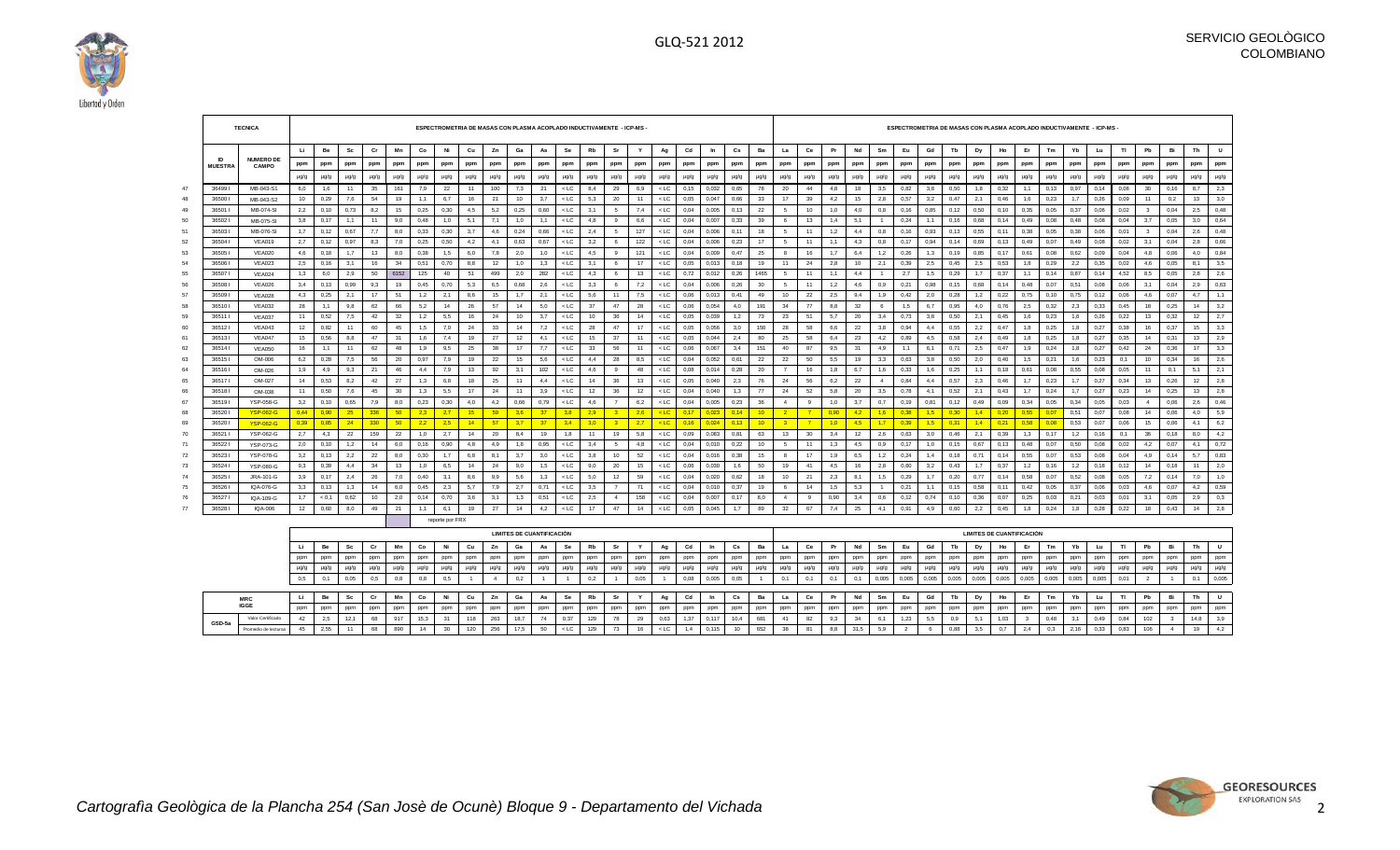|                           |                              |                        | <b>INGEOMINAS</b>                             |                        |                                |               |                                                                        |                                |                                                    | <b>VERSION 1</b>                                                                         |                 |                                      |
|---------------------------|------------------------------|------------------------|-----------------------------------------------|------------------------|--------------------------------|---------------|------------------------------------------------------------------------|--------------------------------|----------------------------------------------------|------------------------------------------------------------------------------------------|-----------------|--------------------------------------|
|                           |                              |                        | INSTITUTO COLOMBIANO<br>DE GEOLOGÍA Y MINERÍA |                        |                                |               | SOLICITUD INTERNA DE SERVICIOS DE LABORATORIO.<br>SOLICITUD 87 DE 2012 |                                |                                                    | F-LAB-PES-009                                                                            |                 |                                      |
|                           | Libertod v Order             |                        | República de Colombia                         |                        |                                |               |                                                                        |                                |                                                    | numero de páginas 5                                                                      |                 |                                      |
|                           | <b>FECHA DE SOLICITUD:</b>   |                        |                                               |                        | Junio 6 de 2012                |               |                                                                        | Numero de muestras :           |                                                    | 75                                                                                       |                 |                                      |
|                           | <b>PROYECTO</b>              |                        |                                               |                        | CONTRATO 941 DE 2011           |               |                                                                        |                                |                                                    | Sedimentos y roca                                                                        |                 |                                      |
|                           | <b>JEFE PROYECTO</b>         |                        |                                               |                        | Ing. Geol. Alberto Ochoa Yarza |               |                                                                        | Tipo de muestras:              |                                                    |                                                                                          |                 |                                      |
|                           | <b>SERVICIOS SOLICITADOS</b> |                        |                                               |                        |                                |               | DRX, Mayores FRX, Menores Y Trazas por ICP-Ms                          |                                |                                                    |                                                                                          |                 |                                      |
|                           | <b>OBSERVACIONES:</b>        |                        |                                               |                        |                                |               |                                                                        |                                |                                                    |                                                                                          |                 |                                      |
|                           | <b>SUBDIRECCIÓN:</b>         |                        |                                               | Geología Básica        |                                |               | Vo.Bo. SUBDIRECTOR:                                                    |                                |                                                    | Leopoldo González Oviedo                                                                 |                 |                                      |
|                           |                              |                        |                                               |                        |                                |               |                                                                        |                                |                                                    |                                                                                          |                 |                                      |
|                           | <b>ID MUESTRA</b>            |                        | REFERENCIA                                    |                        | COORDENADAS                    | <b>ORIGEN</b> | LOCALIZACIÓN                                                           |                                |                                                    | DESCRIPCIÓN DE LA MUESTRA /                                                              |                 |                                      |
|                           | 364541                       | IGM<br>5.003.983       | No. DE CAMPO<br>EG-064-S                      | <b>NORTE</b><br>940119 | <b>ESTE</b><br>1101857         | EC            | <b>GEOGRAFICA</b><br>El Tropezón                                       | Tipo de Análisis<br>Geoguímica | Material limo-arenoso                              | <b>COMENTARIOS</b>                                                                       | 36454           | EG-064-S                             |
| $\overline{2}$            | 364551                       | 5.003.984              | EG-088-G                                      | 959775                 | 1105540                        | EC            | Caño Aleba                                                             | Geoquímica                     | Material areno - lodoso                            |                                                                                          | 36455           | EG-088-G                             |
| 3                         | 364561                       | 5.003.985              | EG-089-G                                      | 959300                 | 1104600                        | EC            | Caño Cabace                                                            | Geoquímica                     | Material areno - lodoso                            |                                                                                          | 36456           | EG-089-G                             |
| $\overline{a}$<br>5       | 364571<br>364581             | 5.003.986<br>5.003.987 | <b>EG-124-AP</b><br>EG-142-G                  | 941017<br>928044       | 1071843<br>1076887             | EC<br>EC      | Tienda Nueva<br>Río Cada                                               | Geoguímica<br>Geoguímica       | Material arenoso                                   | Arenas blancas grano fino                                                                | 36457<br>36458  | EG-124-AP<br>EG-142-G                |
| 6                         | 36459                        | 5.003.988              | La Primavera                                  |                        |                                | EC            | La Primavera                                                           | Geoquímica                     | Arenita con ilmenita?                              |                                                                                          | 36459           | La Primavera                         |
| $\overline{\mathbf{z}}$   | 364601                       | 5.003.989              | EG-162-S                                      | 940287                 | 1014292                        | EC            | Puerto Oriente                                                         | Geoquímica                     | Material lodoso arcilloso                          |                                                                                          | 36460           | EG-162-S                             |
| $\bf 8$<br>$\overline{9}$ | 36461<br>364621              | 5.003.990<br>5.003.991 | EG-169-G<br>JRA001-G                          | 937758<br>939832       | 1021904<br>1102139             | EC<br>EC      | Puerto Oriente - Tienda<br>Caño Chupave                                | Geoquímica<br>Geoquímica       | Arena<br>Sedimento fino                            |                                                                                          | 36461<br>36462  | EG-169-G<br>JRA001-G                 |
| 10                        | 364631                       | 5.003.992              | <b>YPS008-G</b>                               | 941083                 | 1109793                        | EC            | Caño Chupave                                                           | Geoquímica                     | Sedimento fino                                     |                                                                                          | 36463           | <b>YPS008-G</b>                      |
| 11                        | 364641                       | 5.003.993              | JRA019-G                                      | 932382                 | 1130815                        | EC            | Caño Chupave                                                           | Geoquímica                     | Sedimento fino                                     |                                                                                          | 36464           | JRA019-G                             |
| 12                        | 36465                        | 5.003.994              | JRA025-G                                      | 921569                 | 1151298                        | EC            | Caño Chupave                                                           | Geoguímica                     | Sedimento fino<br>Sedimento fino                   |                                                                                          | 36465           | JRA025-G                             |
| 13<br>14                  | 36466<br>36467               | 5.003.995<br>5.003.996 | <b>JRA028-G</b><br>JRA031-G                   | 926044<br>933673       | 1146239<br>1126859             | EC<br>EC      | Caño Chupave<br>Caño Chupave                                           | Geoquímica<br>Geoquímica       | Sedimento fino                                     |                                                                                          | 36466<br>36467  | JRA028-G<br>JRA031-G                 |
| 15                        | 36468                        | 5.003.997              | JRA032-G                                      | 934498                 | 1125206                        | EC            | Caño Chupave                                                           | Geoquímica                     | Sedimento fino                                     |                                                                                          | 36468           | JRA032-G                             |
| 16                        | 36469                        | 5.003.998              | JRA033-G                                      | 936961                 | 1121556                        | EC            | Caño Chupave                                                           | Geoquímica                     | Sedimento fino                                     |                                                                                          | 36469           | JRA033-G                             |
| 17<br>18                  | 364701<br>364711             | 5.003.999<br>5.004.000 | JRA034-G<br>CAG 082-G                         | 939082<br>999101       | 1116659<br>1087271             | EC<br>EC      | Caño Chupave<br>Caño Beberí, debaio del                                | Geoguímica<br>Geoquímica       | Sedimento fino                                     | Arenas de grano fino a muy fino cuarzosas                                                | 36470<br>36471  | JRA034-G<br>CAG 082-G                |
| 19                        | 364721                       | 5.004.001              | YPS-008-G                                     | 927138                 | 1082063                        | EC            | Desembocadura Caño                                                     | Geoquímica                     | Sedimento Activo                                   |                                                                                          | 36472           | YPS-008-G                            |
| 20                        | 364731                       | 5.004.002              | IQA-035-P                                     | 952496                 | 1159851                        | EC            | Caño Dume (margen                                                      | Geoquímica                     | Material limo-arcilloso                            |                                                                                          | 364731          | IQA-035-P                            |
| 21                        | 364741                       | 5.004.003              | IQA-039-P                                     | 951369                 | 1156191                        | EC            | Caño Dume (margen                                                      | Geoquímica                     | Material limo-arcilloso                            |                                                                                          | 36474           | IQA-039-P                            |
| 22<br>23                  | 36475<br>364761              | 5.004.004<br>5.004.005 | HDM-003-G<br>HDM-010-S                        | 961556<br>958323       | 1083427<br>1089688             | EC<br>EC      | Caño San José de Ocuné<br>Vía San José de Ocuné-                       | Geoquímica<br>Geoquímica       |                                                    | Material Arenoso de color amarillo<br>Arena poco consolidada de tamaño de                | 36475<br>36476  | HDM-003-G<br>HDM-010-S               |
| 24                        | 364771                       | 5.004.006              | HDM-013-G                                     | 953024                 | 1077756                        | EC            | Caño Guerra (Comunidad                                                 | Geoguímica                     |                                                    | Material Fino arena y limo de color café                                                 | 36477           | HDM-013-G                            |
| 25                        | 364781                       | 5.004.007              | HDM-020-G                                     | 949531                 | 1086948                        | EC            | Vía San José de Ocuné-                                                 | Geoquímica                     | Arena poco consolidada                             |                                                                                          | 364781          | HDM-020-G                            |
| 26<br>27                  | 364791<br>364801             | 5.004.008<br>5.004.009 | HDM-021-S<br>HDM-022-G                        | 959444<br>957963       | 1080908<br>1082626             | EC<br>EC      | Rincon de Pipirimí<br>Caño Guache                                      | Geoquímica<br>Geoquímica       |                                                    | Lodo arenoso de color negro<br>Material fino de color café                               | 36479<br>364801 | HDM-021-S<br>HDM-022-G               |
| 28                        | 364811                       | 5.004.010              | HDM-023-S                                     | 957659                 | 1082566                        | EC            | Pipirimí                                                               | Geoguímica                     |                                                    | Arena muy fina de color rojizo                                                           | 36481           | HDM-023-S                            |
| 29                        | 364821                       | 5.004.011              | HDM-029-S                                     | 951296                 | 1068917                        | EC            | Via Saracure- Tienda Nueva                                             | Geoguímica                     |                                                    | odo arenoso de color oscuro                                                              | 36482           | HDM-029-S                            |
| 30                        | 364831                       | 5.004.012              | HDM-040-G                                     | 962311                 | 1041944                        | EC            | Rio Guaturia (Margen der                                               | Geoquímica                     |                                                    | Sedimento fino con poco contenido de                                                     | 36483           | HDM-040-G                            |
| 31<br>32                  | 36484<br>36485               | 5.004.013<br>5.004.014 | HDM-058-G<br><b>VEA-004-G</b>                 | 960327<br>992,117      | 1018762<br>1162862             | EC<br>EC      | Rio Guarrojo<br>Sector de Internado                                    | Geoquímica<br>Geoquímica       |                                                    | Arena de color amarillo claro<br>Arena rojizas de grano medio                            | 36484<br>36485  | HDM-058-G<br><b>VEA-004-G</b>        |
| 33                        | 36486                        | 5.004.015              | <b>VEA-007-G</b>                              | 981,979                | 1126990                        | EC            | Caño Dume, margen                                                      | Geoquímica                     | Arenas cuazosas                                    |                                                                                          | 36486           | <b>VEA-007-G</b>                     |
| 34                        | 364871                       | 5.004.016              | <b>VEA-008-G</b>                              | 979.030                | 1152530                        | EC            | Sector Las Brisas, margen                                              | Geoquímica                     |                                                    | Arenas bien seleccionadas cuarzosas                                                      | 36487           | <b>VEA-008-G</b>                     |
| 35<br>36                  | 364881<br>364891             | 5.004.017<br>5.004.018 | <b>VEA-009-G</b><br><b>VEA-011-G</b>          | 974,139<br>955,226     | 1149099<br>1167134             | EC<br>EC      | Sector Puente Bocone<br>Caño Dume                                      | Geoquímica<br>Geoquímica       |                                                    | Superficie de suelo amarillenta<br>Arenitas de grano fino de cuarzo                      | 36488<br>36489  | <b>VEA-009-G</b><br>VEA-011-G        |
| 37                        | 36490                        | 5.004.019              | <b>VEA-012-G</b>                              | 952,753                | 1160578                        | EC            | Caño Ciwalapa                                                          | Geoguímica                     |                                                    | Arenitas de grano muy fino con Fe                                                        | 36490           | VEA-012-G                            |
| 38                        | 36491                        | 5.004.020              | <b>VEA-013-G</b>                              | 950,513                | 1148918                        | EC            | Caño Pecho-Pecho                                                       | Geoquímica                     |                                                    | Arenitas muy finas con Fe                                                                | 36491           | <b>VEA-013-G</b>                     |
| 39                        | 36492<br>36493               | 5.004.021<br>5.004.022 | <b>VEA-014-G</b>                              | 948,064<br>945,899     | 1145350                        | EC<br>EC      | Caño Zorro<br>Caño Las Nutrias                                         | Geoquímica<br>Geoquímica       |                                                    | Arenas cuarzo con algo de Fe, de grano muy<br>Granos de arenas fina a medias de cuarzo y | 36492<br>36493  | <b>VEA-014-G</b><br><b>VEA-015-G</b> |
| 40<br>41                  | 364941                       | 5.004.023              | VEA-015-G<br><b>VEA-016-G</b>                 | 945,659                | 1136420<br>1136987             | EC            | Caño Dume                                                              | Geoquímica                     |                                                    | Arenas de grano fino, de cuarzo                                                          | 36494           | <b>VEA-016-G</b>                     |
| 42                        | 36495                        | 5.004.024              | MB-001-SI                                     | 981907                 | 1145076                        | EC            | Puerto Mosco                                                           | Geoquímica                     | Material arenoso                                   |                                                                                          | 36495           | MB-001-SI                            |
| 43                        | 364961                       | 5.004.025              | MB-010-SI                                     | 979732                 | 1133807                        | EC            | Cumariana                                                              | Geoquímica                     | Material arenoso                                   |                                                                                          | 364961          | MB-010-SI                            |
| 44<br>45                  | 364971<br>364981             | 5.004.026<br>5.004.027 | MB-012-SI<br>MB-042-SI                        | 981427<br>986807       | 1133632<br>1027608             | EC<br>EC      | Caño Cuna<br>Caño Mayoragua                                            | Geoquímica<br>Geoguímica       | Material areno - lodoso<br>Material areno - lodoso |                                                                                          | 36497<br>364981 | MB-012-SI<br>MB-042-SI               |
| 46                        | 36499                        | 5.004.028              | MB-043-S1                                     | 987664                 | 1031703                        | EC            | Sitio intermedio del caño                                              | Geoquímica                     | conglomerados                                      |                                                                                          | 364991          | MB-043-S1                            |
| 47                        | 36500                        | 5.004.029              | MB-043-52                                     | 98/664                 | 1031703                        | EC            | iitio intermedio del caño                                              | Geoguinica                     |                                                    | odolitas arenosas de color amarillo ocre a                                               | 365001          | MB-043-S2                            |
| 48<br>49                  | 365011<br>36502              | 5.004.030<br>5.004.031 | MB-074-SI<br>MB-075-SI                        | 965223<br>966395       | 1071320<br>1069632             | EC<br>EC      | Caño Chamanaribo<br>Cerca Caño Muco                                    | Geoguímica<br>Geoquímica       | Material areno - lodoso<br>Arenita cuarzosa        |                                                                                          | 365011<br>36502 | MB-074-SI<br>MB-075-SI               |
| 50                        | 36503                        | 5.004.032              | MB-076-SI                                     | 968325                 | 1065389                        | EC            | Caño Muco                                                              | Geoquímica                     | Material arenoso                                   |                                                                                          | 36503           | MB-076-SI                            |
| 51                        | 365041                       | 5.004.033              | <b>VEA019</b>                                 | 981521                 | 1095185                        | EC            |                                                                        | Geoquímica                     |                                                    | Arenas cuarzosas de grano fino                                                           | 36504           | <b>VEA019</b>                        |
| 52<br>53                  | 365051<br>365061             | 5.004.034<br>5.004.035 | <b>VEA020</b><br><b>VEA023</b>                | 981912<br>951473       | 1096113<br>1026866             | EC<br>EC      | Caño Guacamayas<br>Caño Sisipia                                        | Geoquímica<br>Geoquímica       |                                                    | Arenas cuarzosas de grano fino<br>Arenitas de grano medio y costras                      | 36505<br>36506  | <b>VEA020</b><br><b>VEA023</b>       |
| 54                        | 365071                       | 5.004.036              | <b>VEA024</b>                                 | 949774                 | 1025405                        | EC            |                                                                        | Geoquímica                     |                                                    | Costras de grano medio a fino                                                            | 36507           | <b>VEA024</b>                        |
| 55                        | 36508                        | 5.004.037              | <b>VEA026</b>                                 | 943743                 | 1025596                        | EC            | Caño Cumachagua                                                        | Geoquímica                     | Arenitas de grano fino                             |                                                                                          | 36508           | <b>VEA026</b>                        |
| 56                        | 36509                        | 5.004.038              | <b>VEA028</b>                                 | 935743                 | 1024453                        | EC            | Cerca al rio Vichada                                                   | Geoquímica                     |                                                    | Arenitas cuarzosas de grano fino                                                         | 36509           | <b>VEA028</b>                        |
| 57<br>58                  | 365101<br>365111             | 5.004.039<br>5.004.040 | <b>VEA032</b><br><b>VEA037</b>                | 933905<br>937325       | 1025358<br>1040012             | EC<br>EC      | Río Vichada, Puerto Oriente<br>Caño Guandé                             | Geoquímica<br>Geoquímica       | Arenas arcillosas                                  | Arcillo-arenitas ferruginosas                                                            | 36510<br>36511  | <b>VEA032</b><br><b>VEA037</b>       |
| 59                        | 365121                       | 5.004.041              | <b>VEA043</b>                                 | 943871                 | 1053792                        | EC            | Intersección a Cumaca                                                  | Geoquímica                     | Arenas - lodos                                     |                                                                                          | 36512           | <b>VEA043</b>                        |
| 60                        | 365131                       | 5.004.042              | <b>VEA047</b>                                 | 941867                 | 1060015                        | EC            |                                                                        | Geoquímica                     | Arenas lodosas                                     |                                                                                          | 36513           | <b>VEA047</b>                        |
| 61<br>62                  | 365141<br>365151             | 5.004.043<br>5.004.044 | <b>VEA050</b><br>OM-006                       | 934657<br>997305       | 1047925<br>1176764             | EC<br>EC      |                                                                        | Geoquímica<br>Geoquímica       | Arenas arcillosas<br>Arcilla arenosa               |                                                                                          | 365141<br>36515 | <b>VEA050</b><br>OM-006              |
| 63                        | 36516                        | 5.004.045              | OM-026                                        | 947800                 | 1022034                        | EC            |                                                                        | Geoquímica                     |                                                    | Arenitas de cemento ferruginoso.                                                         | 365161          | OM-026                               |
| 64                        | 36517                        | 5.004.046              | OM-027                                        | 947572                 | 1024371                        | EC            |                                                                        | Geoquímica                     | Arenna arcillosa                                   |                                                                                          | 36517           | OM-027                               |
| 65                        | 365181<br>36519              | 5.004.047<br>5.004.048 | OM-038                                        | 937765                 | 1009632                        | EC<br>EC      | Caño Guacamayas                                                        | Geoquímica                     | Arcillas<br>Sedimentos activos                     |                                                                                          | 36518<br>36519  | OM-038                               |
| 66<br>67                  | 365201                       | 5.004.049              | YSP-058-G<br>YSP-062-G                        | 978894<br>1120445      | 1120224<br>984617              | EC            |                                                                        | Geoquímica<br>Geoquímica       | Costras ferruginosas                               |                                                                                          | 365201          | YSP-058-G<br>YSP-062-G               |
| 68                        | 365211                       | 5.004.050              | YSP-062-G                                     | 1120445                | 984617                         | EC            |                                                                        | Geoquímica                     | Costras ferruginosas                               |                                                                                          | 365211          | YSP-062-G                            |
| 69                        | 365221                       | 5.004.051              | YSP-073-G                                     | 1140300                | 989739                         | EC            |                                                                        | Geoquímica                     | Sedimentos activos                                 |                                                                                          | 365221          | YSP-073-G                            |
| 70<br>71                  | 365231<br>365241             | 5.004.052<br>5.004.053 | YSP-078-G<br>YSP-080-G                        | 1130483<br>1125705     | 996493<br>1000467              | EC<br>EC      |                                                                        | Geoquímica<br>Geoquímica       | Sedimentos activos<br>Sedimentos activos           |                                                                                          | 365231<br>36524 | YSP-078-G<br>YSP-080-G               |
| 72                        | 36525                        | 5.004.054              | JRA-101-G                                     | 1139422                | 993765                         | EC            |                                                                        | Geoquímica                     | Sedimentos activos                                 |                                                                                          | 36525           | JRA-101-G                            |
| 73                        | 36526                        | 5.004.055              | IQA-076-G                                     | 1158750                | 990117                         | EC            |                                                                        | Geoquímica                     | Sedimentos activos                                 |                                                                                          | 36526           | IQA-076-G                            |
| 74<br>75                  | 365271<br>365281             | 5.004.056<br>5.004.057 | IQA-109-G<br>IQA-006                          | 1140355<br>1154966     | 989749<br>987219               | EC<br>EC      | Vía Cumaribo - Puerto                                                  | Geoquímica<br>Geoquímica       | Sedimentos activos<br>costras ferruginosas         |                                                                                          | 36527<br>365281 | IQA-109-G<br>IQA-006                 |
|                           |                              |                        |                                               |                        |                                |               |                                                                        |                                |                                                    |                                                                                          |                 |                                      |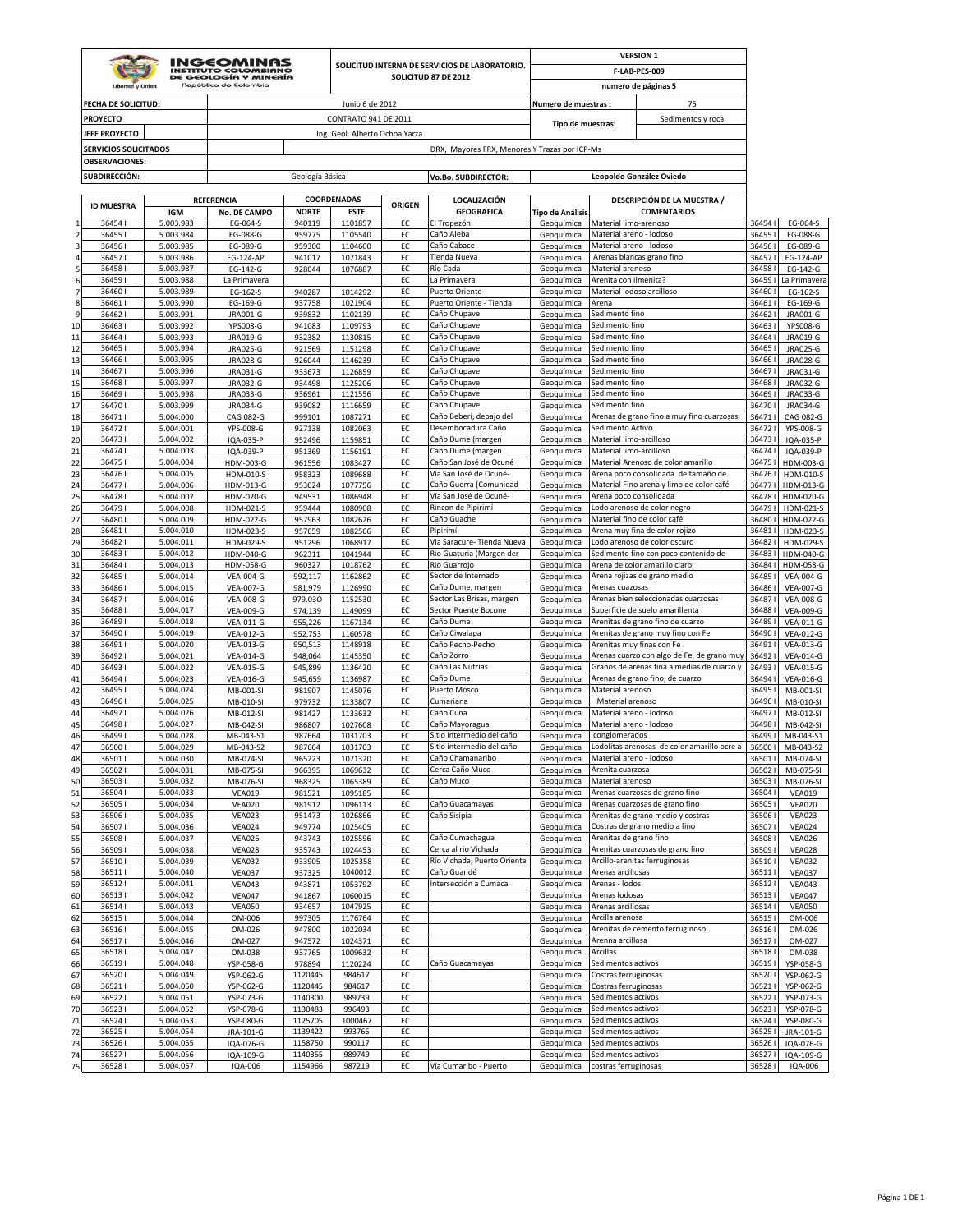

|                      | <b>TÉCNICA ANALÍTICA</b> |                                    |                  |                  |                             |                                |                         |                  | <b>FLUORESCENCIA DE RAYOS X - FRX ELEMENTOS MAYORES</b> |                |                    |                    |                    |          |                |            |                     |                |          |                 |          | <b>FLUORESCENCIA DE RAYOS X - FRX ELEMENTOS MENORES Y TRAZAS</b> |              | <b>GRAVIMETRIA</b> |                  |                    |
|----------------------|--------------------------|------------------------------------|------------------|------------------|-----------------------------|--------------------------------|-------------------------|------------------|---------------------------------------------------------|----------------|--------------------|--------------------|--------------------|----------|----------------|------------|---------------------|----------------|----------|-----------------|----------|------------------------------------------------------------------|--------------|--------------------|------------------|--------------------|
| ID<br><b>MUESTRA</b> |                          | <b>REFERENCIA</b>                  | SiO <sub>2</sub> | TiO <sub>2</sub> | $\mathsf{Al}_2\mathsf{O}_3$ | Fe <sub>2</sub> O <sub>3</sub> | MgO                     | CaO              | Na <sub>2</sub> O                                       | $K_2O$         | $P_2O_5$           | SO <sub>3</sub>    | Mn                 | v        | Ge             | Ζr         | Nb                  | Mo             | Sn       | Sb              | Ηf       | Ta                                                               | W            | LOI                |                  |                    |
|                      |                          |                                    | (%)              | (%)              | (%)                         | (%)                            | (%)                     | (%)              | (%)                                                     | (%)            | (%)                | (%)                | (ppm)              | (ppm)    | (ppm)          | (ppm)      | (ppm)               | (ppm)          | (ppm)    | (ppm)           | (ppm)    | (ppm)                                                            | (ppm)        | (%)                | <b>NORTE</b>     | <b>ESTE</b>        |
| 36454-l              | 5003983                  | EG-064-S                           | 75,73            | 1,01             | 12,62                       | 3,79                           | 0,18                    | 0.10             | < 0.11                                                  | 0,30           | 0.062              | < 0.011            |                    | 85       | $<$ 2          | 820        | 17                  | $<$ 2          | <8       | <12             | 19       | <7                                                               | -8           | 6,11               | 940119           | 1101857            |
| 36455-               | 5003984                  | EG-088-G                           | 98,57            | 0,19             | 0,59                        | 0,21                           | < 0.10                  | < 0.10           | $-0,11$                                                 | <0.08          | < 0.024            | $-0,011$           | $\star\star$       | < 9      | $<$ 2          | 452        | 3                   | $<$ 2          | <8       | < 12            | $8-$     | <7                                                               | < 8          | 0.40               | 959775           | 1105540            |
| 36456-               | 5003985                  | EG-089-G                           | 97,94            | 0,30             | 0,87                        | 0,29                           | < 0.10                  | < 0.10           | < 0.11                                                  | <0.08          | < 0.024            | < 0.011            | $\star\star$       | < 9      | $<$ 2          | 414        | $\overline{4}$      | $<$ 2          | <8       | <12             | 8        | <7                                                               | < 8          | 0,50               | 959300           | 1104600            |
| 36457-l              | 5003986                  | EG-124-AP                          | 99,05            | 0,17             | 0,52                        | < 0, 10                        | < 0, 10                 | 50,10            | < 0,11                                                  | <0,08          | < 0.024            | $0,011$            | $**$               | < 9      | $<$ 2          | 182        | 3                   | $<$ 2          | <8       | $\overline{12}$ | <8       | <7                                                               | 8            | 0,28               | 941017           | 1071843            |
| 36458-               | 5003987                  | EG-142-G                           | 97,64            | 0,39             | 0,96                        | 0,31                           | < 0.10                  | < 0.10           | $-0,11$                                                 | 0.08           | < 0.024            | < 0.011            | **                 | 9        | $<$ 2          | 649        | 6                   | $<$ 2          | <8       | < 12            | 14       | <7                                                               | $8-$         | 0,56               | 928044           | 1076887            |
| 36459-               | 5003988                  | La Primavera                       | 3,40             | <0,04            | 1,34                        | 81,87                          | < 0, 10                 | < 0.10           | < 0, 11                                                 | <0.08          | 1,546              | < 0,011            | 530                | 41       | $<$ 2          | 19         | $2$                 | 3              | <8       | < 12            | <8       | <7                                                               | < 8          | 11,80              |                  |                    |
| 36460-               | 5003989                  | EG-162-S                           | 65,82            | 1,25             | 19,61                       | 5,03                           | 0,21                    | < 0.10           | < 0.11                                                  | 0.88           | 0,058              | < 0.011            | $**$               | 151      | $<$ 2          | 350        | 23                  | $<$ 2          | <8       | < 12            | 9        | <7                                                               | $8-$         | 6.98               | 940287           | 1014292            |
| 36461-               | 5003990                  | EG-169-G                           | 94,99            | 0,40             | 2,70                        | 0,51                           | < 0, 10                 | 50,10            | < 0,11                                                  | <0.08          | < 0.024            | < 0.011            | $\star\star$       | 23       | $<$ 2          | 402        | 8                   | $<$ 2          | <8       | < 12            | 9        | <7                                                               | 8            | 1,42               | 937758           | 1021904            |
| 36462-               | 5003991                  | <b>JRA001-G</b>                    | 97,52            | 0,34             | 0,99                        | 0,35                           | < 0, 10                 | < 0.10           | < 0, 11                                                 | <0.08          | < 0.024            | < 0.011            | $\star\star$<br>** | 11       | $<$ 2          | 815        | 6                   | $<$ 2          | <8       | <12             | 17       | <7                                                               | $8-$         | 0,66               | 939832           | 1102139            |
| 36463-               | 5003992                  | <b>YPS008-G</b>                    | 97,80            | 0,38             | 0,87                        | 0,28                           | $\sqrt{0, 10}$          | 50,10            | < 0,11                                                  | <0.08          | < 0.024            | < 0.011            | $\star\star$       | 11       | $<$ 2          | 582        | 5                   | $<$ 2          | <8       | < 12            | 12       | $\overline{z}$                                                   | $8-$         | 0,64               | 941083           | 1109793            |
| 36464-               | 5003993<br>5003994       | <b>JRA019-G</b><br><b>JRA025-G</b> | 98,85            | 0.22             | 0,52                        | 0,12                           | < 0.10                  | < 0.10           | < 0, 11                                                 | <0.08          | < 0.024            | < 0.011            | **                 | < 9      | $2$            | 155        | 2                   | $<$ 2          | <8       | <12             | <8<br>32 | <7                                                               | < 8          | 0.37               | 932382           | 1130815<br>1151298 |
| 36465-               |                          |                                    | 98,05            | 0,64             | 0,39                        | 0,49                           | < 0, 10                 | < 0, 10          | $-0,11$                                                 | <0,08          | < 0.024            | < 0,011            | **                 | 14       | $2$            | 1528       | 8<br>$\overline{7}$ | $<$ 2          | <8       | < 12            |          | <7                                                               | <8           | 0,25               | 921569           |                    |
| 36466-               | 5003995<br>5003996       | <b>JRA028-G</b>                    | 96,61            | 0.44             | 1,47<br>0,99                | 0,25<br>0,25                   | < 0.10<br>< 0.10        | < 0.10           | < 0.11<br>< 0.11                                        | <0.08          | < 0.024            | < 0.011<br>< 0.011 | $**$               | 11       | $<$ 2          | 545<br>585 |                     | $<$ 2<br>$<$ 2 | <8       | <12<br><12      | 10<br>14 | <7<br><7                                                         | $8-$<br>$8-$ | 1.19<br>0,83       | 926044<br>933673 | 1146239<br>1126859 |
| 36467-               |                          | <b>JRA031-G</b><br><b>JRA032-G</b> | 97,48<br>95,34   | 0,41             |                             |                                |                         | < 0.10           |                                                         | <0.08          | < 0.024            | < 0.011            | $**$               | 11<br>17 | $<$ 2          | 669        | 6<br>8              | $<$ 2          | <8       | <12             | 13       | <7                                                               | 8            |                    |                  | 1125206            |
| 36468-<br>36469-     | 5003997<br>5003998       | <b>JRA033-G</b>                    | 97,26            | 0,54<br>0,42     | 1,80<br>1,01                | 0,32<br>0,25                   | < 0.10<br>$\sqrt{0,10}$ | < 0.10<br>< 0.10 | < 0, 11<br>< 0.11                                       | <0.08<br><0.08 | < 0.024<br>< 0.024 | < 0.011            | $\star\star$       | 9        | $<$ 2<br>$<$ 2 | 654        | 6                   | $<$ 2          | <8<br><8 | < 12            | 13       | <7                                                               | $8-$         | 1,90<br>0.98       | 934498<br>936961 | 1121556            |
| 36470-               | 5003999                  | <b>JRA034-G</b>                    | 97,11            | 0,36             | 1,21                        | 0,30                           | < 0, 10                 | < 0, 10          | < 0, 11                                                 | <0,08          | < 0.024            | < 0,011            | **                 | 10       | $<$ 2          | 467        | 5                   | $<$ 2          | <8       | $\overline{5}$  | 9        | <7                                                               | 8            | 0,93               | 939082           | 1116659            |
| 36471-               | 5004000                  | <b>CAG 082-G</b>                   | 98,25            | 0,15             | 0,84                        | 0,28                           | < 0, 10                 | < 0, 10          | < 0, 11                                                 | <0.08          | < 0.024            | < 0.011            | $\star\star$       | -9       | $<$ 2          | 169        | 2                   | $<$ 2          | <8       | < 12            | <8       | $\leq$ 7                                                         | < 8          | 0,56               | 999101           | 1087271            |
| 36472-               | 5004001                  | <b>YPS-008-G</b>                   | 97,99            | 0.29             | 0,90                        | 0,21                           | < 0, 10                 | 50,10            | < 0.11                                                  | <0.08          | < 0.024            | < 0.011            | $**$               | < 9      | $2$            | 594        | $\overline{4}$      | $<$ 2          | <8       | < 12            | 11       | <7                                                               | 8            | 0.61               | 927138           | 1082063            |
| 36473-               | 5004002                  | IQA-035-P                          | 82,41            | 0,97             | 10,15                       | 1,95                           | 0,10                    | < 0.10           | < 0.11                                                  | 0,36           | 0,031              | < 0.011            | $\star\star$       | 80       | $<$ 2          | 710        | 17                  | $<$ 2          | <8       | < 12            | 16       | <7                                                               | -8           | 3,93               | 952496           | 1159851            |
| $36474 -$            | 5004003                  | IQA-039-P                          | 86,49            | 0,80             | 6,84                        | 2,52                           | $\sqrt{0, 10}$          | 50,10            | < 0,11                                                  | 0,21           | 0,025              | < 0.011            | **                 | 54       | $2$            | 749        | 14                  | $<$ 2          | <8       | < 12            | 16       | <7                                                               | 8            | 2,98               | 951369           | 1156191            |
| 36475-               | 5004004                  | <b>HDM-003-G</b>                   | 96,70            | 0,68             | 0,74                        | 1,08                           | $\sqrt{0,10}$           | < 0.10           | < 0.11                                                  | <0.08          | < 0.024            | < 0.011            | $\star\star$       | 28       | $<$ 2          | 2183       | 9                   | 3              | <8       | < 12            | 48       | <7                                                               | < 8          | 0,39               | 961556           | 1083427            |
| 36476-               | 5004005                  | <b>HDM-010-S</b>                   | 82,65            | 0,77             | 9,00                        | 2,79                           | $\sqrt{0, 10}$          | 50,10            | < 0,11                                                  | <0.08          | 0,041              | < 0.011            | $**$               | 63       | $<$ 2          | 675        | 15                  | $<$ 2          | <8       | < 12            | 16       | $\overline{z}$                                                   | 13           | 4,65               | 958323           | 1089688            |
| 36477-               | 5004006                  | <b>HDM-013-G</b>                   | 98,06            | 0,37             | 0,74                        | 0,27                           | < 0.10                  | < 0.10           | < 0.11                                                  | <0.08          | < 0.024            | < 0.011            | $\star\star$       | 9        | $2$            | 661        | $5\phantom{.0}$     | $2$            | <8       | <12             | 14       | <7                                                               | <8           | 0,46               | 953024           | 1077756            |
| 36477-I D            | 5004006                  | <b>HDM-013-G</b>                   | 97.98            | 0,38             | 0,76                        | 0,29                           | < 0, 10                 | 50,10            | $-0,11$                                                 | <0.08          | < 0.024            | < 0.011            | $\star\star$       | 9        | $2$            | 655        | $5\phantom{.0}$     | $2$            | <8       | < 12            | 14       | <7                                                               | 8            | 0.49               | 953024           | 1077756            |
| 36478-               | 5004007                  | <b>HDM-020-G</b>                   | 90,16            | 0,47             | 4,92                        | 1,80                           | < 0.10                  | < 0.10           | < 0.11                                                  | <0.08          | 0,028              | < 0.011            | **                 | 38       | $2$            | 404        | 9                   | $<$ 2          | <8       | <12             | < 8      | <7                                                               | $8-$         | 2.65               | 949531           | 1086948            |
| 36479-               | 5004008                  | <b>HDM-021-S</b>                   | 53,74            | 1,19             | 24,81                       | 3,40                           | 0,23                    | < 0.10           | < 0, 11                                                 | 0,51           | 0,090              | $0,011$            | $**$               | 142      | $<$ 2          | 215        | 20                  | $<$ 2          | 9        | < 12            | <8       | <7                                                               | 8            | 15,89              | 959444           | 1080908            |
| 36480-               | 5004009                  | HDM-022-G                          | 98,24            | 0,14             | 0,53                        | 0,16                           | < 0, 10                 | < 0, 10          | < 0, 11                                                 | <0.08          | < 0.024            | < 0,011            | $\star\star$       | < 9      | $2$            | 158        | 2                   | $<$ 2          | <8       | < 12            | $8-$     | <7                                                               | < 8          | 1.01               | 957963           | 1082626            |
| 36481-               | 5004010                  | <b>HDM-023-S</b>                   | 84,22            | 0,75             | 7,17                        | 2,69                           | < 0, 10                 | $0,10$           | < 0,11                                                  | <0.08          | 0,030              | < 0.011            | $\star\star$       | 57       | $<$ 2          | 1005       | 14                  | $<$ 2          | <8       | < 12            | 21       | $\overline{5}$                                                   | $8-$         | 4,99               | 957659           | 1082566            |
| 36482-               | 5004011                  | <b>HDM-029-S</b>                   | 67,18            | 1,08             | 15,13                       | 3,78                           | 0,16                    | < 0.10           | < 0, 11                                                 | 0,22           | 0,053              | < 0.011            | **                 | 94       | $<$ 2          | 433        | 18                  | $<$ 2          | <8       | <12             | 11       | <7                                                               | $8-$         | 12,30              | 951296           | 1068917            |
| 36483-               | 5004012                  | <b>HDM-040-G</b>                   | 97,95            | 0,21             | 0,88                        | 0,19                           | < 0, 10                 | <0,10            | < 0.11                                                  | <0.08          | < 0.024            | < 0.011            | $\star\star$       | < 9      | $<$ 2          | 575        | $\overline{4}$      | $<$ 2          | <8       | < 12            | 11       | <7                                                               | $8-$         | 0.77               | 962311           | 1041944            |
| 36484-               | 5004013                  | <b>HDM-058-G</b>                   | 99,11            | 0,14             | 0,31                        | 0,18                           | < 0, 10                 | < 0.10           | < 0.11                                                  | <0.08          | < 0.024            | < 0.011            | $\star\star$       | < 9      | $<$ 2          | 793        | 3                   | $<$ 2          | <8       | <12             | 16       | <7                                                               | $8-$         | 0,26               | 960327           | 1018762            |
| 36485-               | 5004014                  | <b>VEA-004-G</b>                   | 92,48            | 0,28             | 3,28                        | 1,56                           | $\sqrt{0,10}$           | 50,10            | < 0,11                                                  | <0.08          | 0,036              | < 0.011            | **                 | 33       | $<$ 2          | 388        | 6                   | $<$ 2          | <8       | < 12            | 8        | <7                                                               | 8<           | 2,35               | 992117           | 1162862            |
| 36486-               | 5004015                  | <b>VEA-007-G</b>                   | 98.75            | 0.19             | 0,42                        | 0,16                           | < 0.10                  | < 0.10           | < 0.11                                                  | <0.08          | < 0.024            | < 0.011            | $\star\star$       | < 9      | $<$ 2          | 1447       | $\overline{4}$      | $<$ 2          | <8       | <12             | 30       | <7                                                               | <8           | 0.37               | 981979           | 1126990            |
| 36487-               | 5004016                  | <b>VEA-008-G</b>                   | 99,28            | 0,08             | 0,37                        | < 0, 10                        | < 0, 10                 | < 0, 10          | < 0, 11                                                 | <0,08          | < 0,024            | < 0,011            | **                 | < 9      | $<$ 2          | 65         | $\leq$              | $<$ 2          | <8       | <12             | ${<}8$   | <7                                                               | < 8          | 0,35               | 97903O           | 1152530            |
| 36488-               | 5004017                  | <b>VEA-009-G</b>                   | 99,08            | 0,11             | 0,43                        | 0,10                           | < 0.10                  | <0,10            | < 0.11                                                  | <0.08          | < 0.024            | < 0.011            | **                 | < 9      | $2$            | 82         | $\overline{2}$      | $2$            | <8       | <12             | <8       | $\leq$ 7                                                         | <8           | 0.39               | 974139           | 1149099            |
| 36489-               | 5004018                  | <b>VEA-011-G</b>                   | 98,29            | 0,33             | 0,63                        | 0,25                           | < 0.10                  | < 0.10           | < 0.11                                                  | <0.08          | < 0.024            | < 0.011            | $\star\star$       | 9        | $<$ 2          | 772        | 5                   | $<$ 2          | <8       | < 12            | 19       | <7                                                               | < 8          | 0,43               | 955226           | 1167134            |
| 36490-               | 5004019                  | <b>VEA-012-G</b>                   | 98.55            | 0.26             | 0,63                        | 0,13                           | < 0.10                  | <0,10            | < 0.11                                                  | 0.08           | < 0.024            | < 0.011            | $**$               | -9       | $<$ 2          | 571        | $\overline{4}$      | $2$            | <8       | <12             | 11       | <7                                                               | $8-$         | 0.44               | 952753           | 1160578            |
| 36491-               | 5004020                  | VEA-013-G                          | 98,10            | 0,34             | 0,84                        | 0,16                           | < 0.10                  | < 0.10           | < 0.11                                                  | <0.08          | < 0.024            | < 0.011            | $\star\star$       | < 9      | $<$ 2          | 846        | 6                   | $<$ 2          | <8       | < 12            | 18       | <7                                                               | < 8          | 0,55               | 950513           | 1148918            |
| 36492-               | 5004021                  | VEA-014-G                          | 98,95            | 0,22             | 0,48                        | < 0.10                         | $\sqrt{0,10}$           | <0,10            | < 0.11                                                  | <0.08          | < 0.024            | $0,011$            | **                 | $\leq$   | $<$ 2          | 234        | 2                   | $<$ 2          | <8       | < 12            | $8-$     | <7                                                               | < 8          | 0,36               | 948064           | 1145350            |
| 36493-               | 5004022                  | VEA-015-G                          | 98,84            | 0,13             | 0,64                        | 0,12                           | < 0.10                  | 0.10             | < 0.11                                                  | <0.08          | < 0.024            | < 0.011            | **                 | -9       | $<$ 2          | 48         | $<$ 2               | $2$            | <8       | <12             | <8       | <7                                                               | < 8          | 0,40               | 945899           | 1136420            |
| 36494-l              | 5004023                  | <b>VEA-016-G</b>                   | 98,89            | 0.20             | 0.49                        | 0,13                           | < 0.10                  | < 0.10           | < 0.11                                                  | <0.08          | < 0.024            | < 0.011            | $**$               | $\leq 9$ | $\leq$         | 343        | 3                   | $\leq$         | <8       | <12             | $8-$     | $\leq 7$                                                         | $8-$         | 0.37               | 945659           | 1136987            |